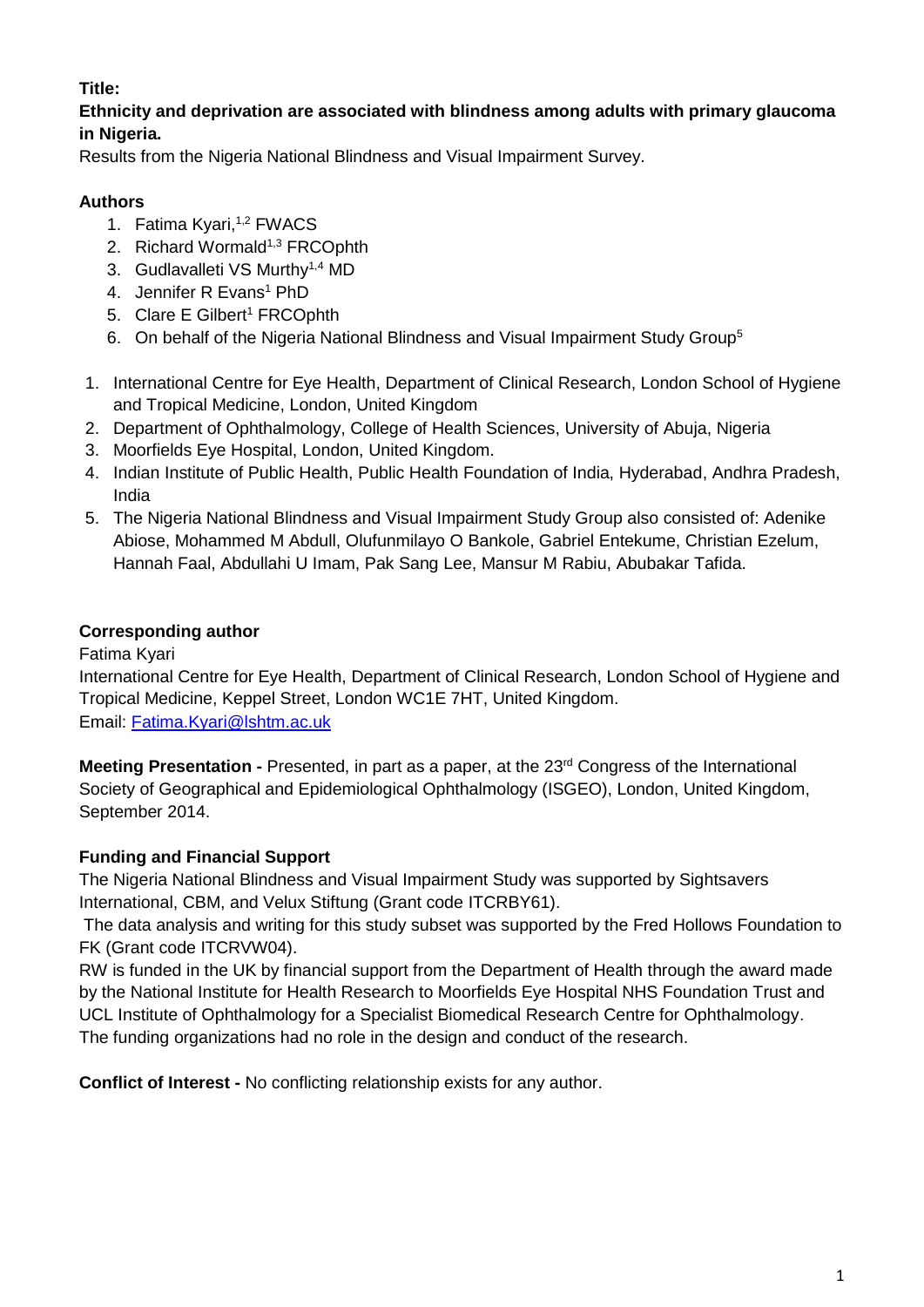# **Abstract**

**Purpose:** We explored the risk factors for glaucoma blindness among adults aged >40 years with primary glaucoma in Nigeria.

**Participants and methods:** 13,591 participants aged >40 years were examined in the Nigeria National Blindness and Visual Impairment Survey; 682 (5.02%, 95CI 4.60-5.47%) had glaucoma by ISGEO's criteria. This was a case-control study (n=890 eyes of 629 persons): glaucoma blind were cases and glaucoma not-blind were controls. Education level and occupation were used to determine socioeconomic status scores, which were divided into three tertiles (affluent, medium and deprived). We assessed socio-demographic, biophysical and ocular factors by logistic regression analysis for association with glaucoma blindness. Multinomial regression analysis was also performed with nonglaucoma as the reference category.

**Results:** 119/629 (18.9%; 95%CI 15.9-22.4%) persons were blind in both eyes, leaving 510 as controls. There was inter-ethnic variation in odds of blindness; age, male sex, socio-economic status, prior diagnosis of glaucoma, hypertension, intra-ocular pressure and lens opacity were associated with glaucoma blindness. Axial length, mean ocular perfusion pressure and angle-closure glaucoma were associated with blind glaucoma eyes. In multivariate analysis, Igbo ethnicity (OR2.79, 95%CI 1.03-7.57) had higher risk as was being male (OR4.56, 95%CI 1.72-12.09), and unmarried (OR2.46, 95%CI 1.03-5.93). Deprivation (OR3.72, 95%CI 1.55-8.93), prior glaucoma diagnosis (OR5.45, 95%CI 1.67-17.74) and higher intraocular pressure (OR1.07, 95%CI 1.02-1.13) were also independent risk factors for glaucoma blindness.

**Conclusion:** Approximately 1-in-5 people with primary glaucoma were blind, with ethnic variation in risk. Male sex and deprivation were strongly associated with blindness. Services for glaucoma need to improve in Nigeria, focussing on poor communities and men.

**Key words**: glaucoma blindness; ethnicity; deprivation; risk factors; population-based; Nigeria.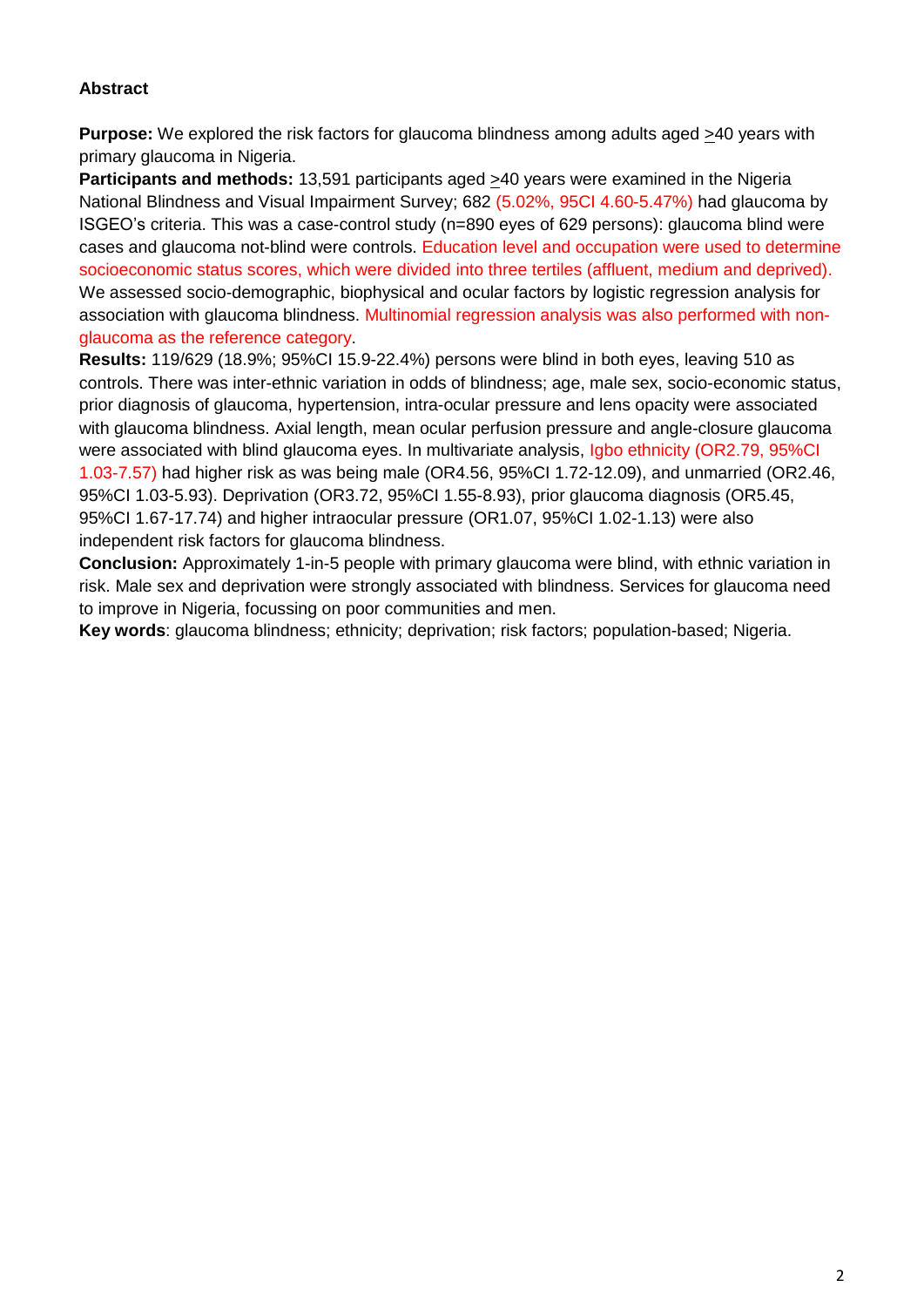#### **Introduction**

Glaucoma is the leading cause of irreversible blindness worldwide.<sup>1</sup> Although there are very few population-based blindness prevalence surveys in Africa, $<sup>2</sup>$  data suggest that the prevalence of</sup> glaucoma blindness in Africa is the highest in the world.<sup>3, 4</sup> In sub-Saharan Africa, the proportion of people with glaucoma identified in population-based surveys who are blind is alarming. In Ghana (2001) 10% of participants aged 30 years and above with glaucoma were blind.<sup>5</sup> Among participants aged 40 years and above, the proportion of people with glaucoma who were blind was 14% in Kongwa, Tanzania (1996),  $6$  15% in Mamre, South Africa (1992),  $7$  and 33% in Temba, South Africa (1998).<sup>8</sup> Glaucoma occurs all over the world, but risks for glaucoma blindness vary.<sup>10, 11</sup> Early diagnosis and treatment delay vision loss and prevent blindness from glaucoma<sup>12</sup> as the rate of progression of optic nerve damage is slowed by treatment.<sup>13, 14</sup> Recent advances in technology for diagnosing glaucoma, greater therapeutic options, and treatment monitoring have decreased the probability of glaucoma blindness in patients in the care system in industrialized countries.<sup>15</sup> Conversely, without treatment there is a very high rate of progression of visual field loss.<sup>16</sup> Who goes blind from glaucoma is influenced by biomedical factors such as age at onset, duration of disease and rate of progression of glaucoma.<sup>17, 18</sup> In many low income settings aggravating factors relating to the health care system include low provision of glaucoma services and access to services,<sup>17-20</sup> poor quality of care,  $21$  and inadequate compliance with treatment and follow-up,  $18, 20$  the latter being compounded by low levels of education.<sup>22</sup> Few studies of risk factors for glaucoma blindness have been undertaken in Africa where glaucoma has an earlier age of onset and a more aggressive course. Services for glaucoma are also inadequate and acceptance and compliance with treatment are low.

The increase in susceptibility of retinal ganglion cells to premature death may be mediated by genetic factors which may also interact with environmental factors.<sup>23</sup> Family studies and genome-wide association studies (GWAS) for open-angle glaucoma (OAG) have demonstrated genotypephenotype correlations of heritable ocular features such as central corneal thickness (CCT),<sup>24</sup> optic disc size, vertical cup: disc ratio (VCDR)<sup>25</sup> and intraocular pressure (IOP).<sup>26</sup> However, only one molecular genetics study of glaucoma has been undertaken to date in Africa and the investigators did not observe significant association with any of the previously reported genes and loci in OAG cases in the Ghana study population.<sup>27</sup> Determining variation in the susceptibility to and severity of glaucoma among different ethnic groups who share common ancestry, is a first step in assessing the role of genetic factors in the pathogenesis of OAG in Africa. In an earlier study arising from the Nigeria National Blindness and Visual Impairment Survey (hereafter referred to as the Nigeria Blindness Survey) 94% of glaucoma was undiagnosed and untreated, and the crude prevalence was significantly higher in the Igbo ethnic group (7.77%; 95%CI 6.57-9.16).<sup>28</sup> In this paper we present findings on risk factors for blindness, including ethnic groups, among those identified with glaucoma during the Nigeria Blindness Survey.

The Nigeria Blindness Survey was the largest population-based blindness survey ever undertaken in Africa, providing data on the major blinding diseases, $^{29}$  including glaucoma which was the second commonest cause (16.7%).<sup>30</sup> The prevalence of blindness in adults aged >40 years was 4.2%  $(95\%$ Cl 3.8-4.6)<sup>31</sup> and the glaucoma-specific blindness prevalence was 0.7% (95%Cl 0.6-0.9).<sup>30</sup> Systematic sample of 1-in-7 participants provided normative values<sup>32</sup> for defining glaucoma using the International Society of Geographic and Epidemiology Ophthalmology (ISGEO) levels of evidence.<sup>33</sup> The prevalence of glaucoma of all types was 5.02% (95%CI 4.60-5.47), one-fifth of whom were blind in both eyes.<sup>28</sup>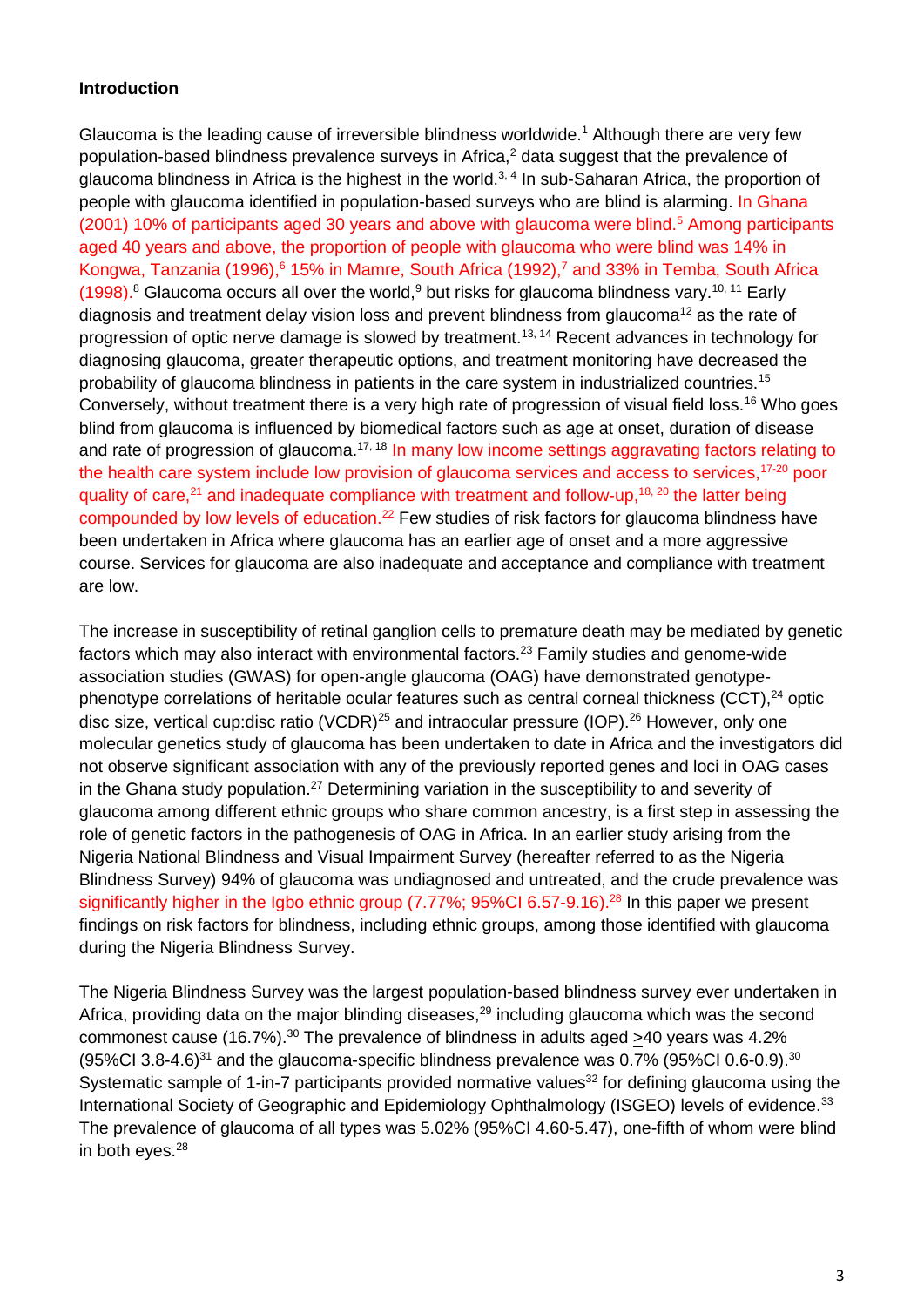#### **Materials and Methods**

Details of the methods used in the Nigeria Blindness Survey,<sup>29</sup> normative values for diagnosing glaucoma<sup>32</sup> and the prevalence and types of glaucoma in Nigeria<sup>28</sup> have been published; and data on risk factors for OAG have been accepted for publication. A summary of the clinical assessments, with particular reference to classification of glaucoma and how potential risk factors for glaucoma blindness were measured and categorised, are described here.

#### **Ethics**

Ethical approval was obtained from the Ethics Committee of the London School of Hygiene & Tropical Medicine and the Federal Ministry of Health, Nigeria. Informed consent was obtained from community leaders, heads of households and all participants. The study adhered to the tenets of the declaration of Helsinki. Persons with medical or eye conditions including glaucoma needing further assessment and treatment were referred to the nearest healthcare facility.

#### **Study design and study population**

The study design for the analysis of risk factors for glaucoma blindness was a case-control study: people with glaucoma that were blind in both eyes (visual acuity [VA] worse than 3/60 in the better eye) were classified as cases; and people with glaucoma but not blind were classified as controls. For analysis of risk of blindness in eyes with glaucoma, the cases were glaucoma eyes that were blind (VA worse than 3/60) and the controls were glaucoma eyes that were not blind. The analysed sample consisted of persons classified as glaucoma and with no identified features suggesting secondary glaucoma (Figure 1). A person was classified as having glaucoma if the condition was present in one or both eyes. The sample size calculated for the Nigeria Blindness Survey was 15,375 persons aged >40 years in 310 clusters.<sup>29</sup>

#### **Data collection and clinical assessment**

Participants were invited to a temporary examination site set up within the community. All were interviewed to obtain relevant personal and socio-demographic data. Evidence of glaucoma surgery, presence of cataract and evidence of cataract surgery were noted. Some investigations were not possible in participants who could not come to the examination center and who were examined in their home.

#### *Glaucoma classification*

Glaucoma was classified according to the ISGEO criteria, using percentile distributions of VCDR, VCDR asymmetry and IOP in *normal* Nigerians, derived from the normative subset (n=1759) of this study population.<sup>32</sup> The diagnosis of glaucoma started with VCDR findings. Level 1 classification required structural and functional evidence i.e.  $97.5<sup>th</sup>$  percentile of the VCDR (>0.7) or VCDR asymmetry (>0.1) in our normal population and visual field loss typical of glaucoma. Level 2 required advanced structural damage i.e.  $99.5<sup>th</sup>$  percentile VCDR (>0.75) or VCDR asymmetry (>0.2) in the absence of visual field evidence. Level 3 applied when the optic disc was not seen and visual field testing was not possible, and used: a) blindness ( $VA < 20/400$ ) with the 99.5<sup>th</sup> percentile IOP (>28mmHg), or b) diagnosed with/being treated for glaucoma. An additional level of evidence (level 2b) was added where the optic disc was visualized but the VCDR was  $<99.5<sup>th</sup>$  percentile and there were no visual fields available, but there was other compelling evidence such as RAPD, high IOP and/or corneal edema. These cases were adjudicated by glaucoma specialists (RW and WN). A person was said to have glaucoma if there was glaucoma in one or both eyes.

#### *Visual acuity measurement and definition of blindness*

Presenting VA was assessed by a trained ophthalmic nurse using a reduced logMAR tumbling-E chart<sup>34, 35</sup> at 4 meters. If the participant could not see any letters at 4 meters, testing was repeated at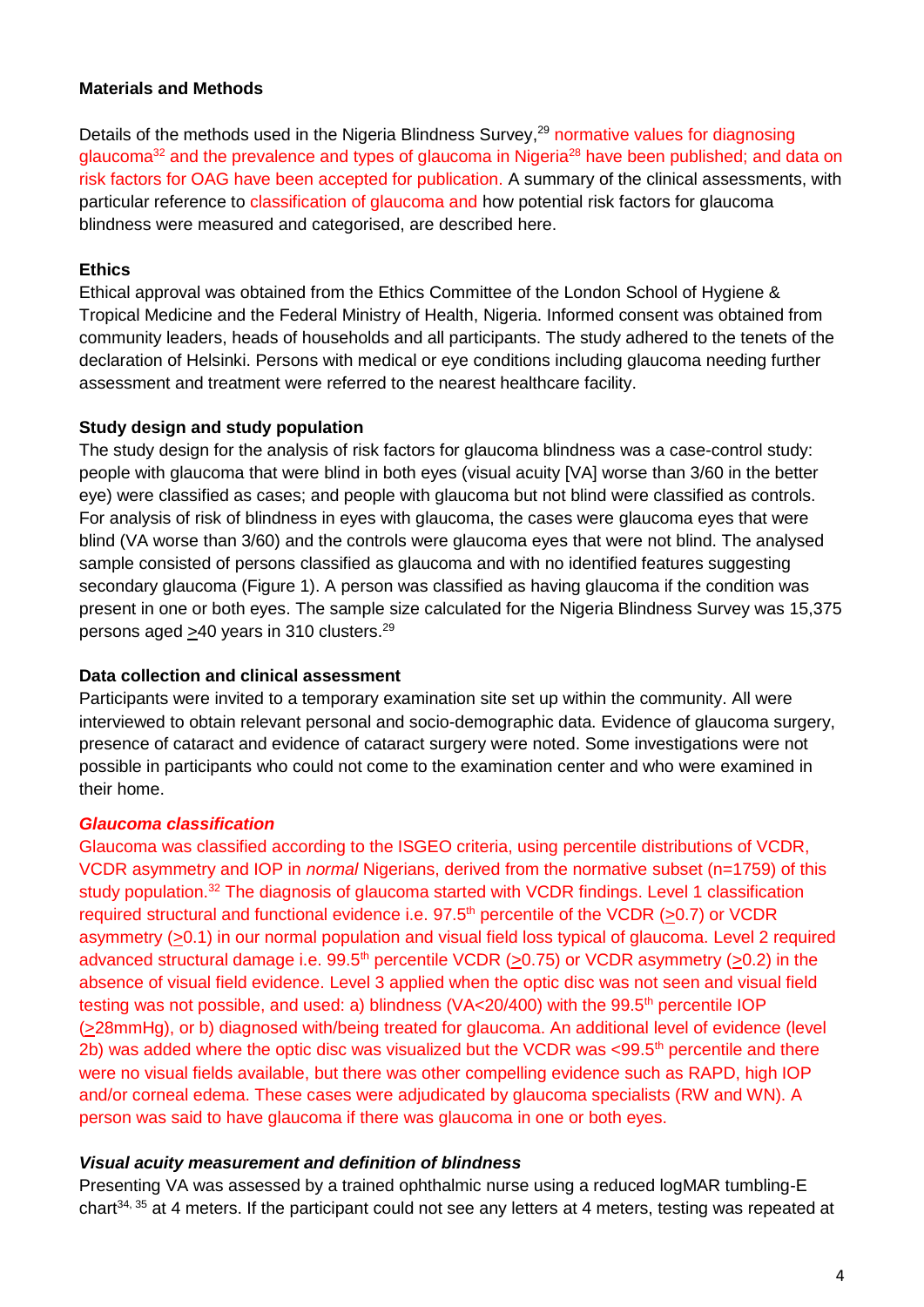1 meter. Participants unable to see any letters at 1 meter were assessed for counting fingers, hand movement or perception of light (PL) or no PL (NPL). Visual acuities were categorized using World Health Organization (WHO) definitions of blindness and visual impairment (VI)<sup>36</sup> where blindness at the person level is defined as VA worse than 3/60 in the better eye. An eye was classified as blind if the VA was worse than 3/60 in the affected eye.

### *Determining the cause of blindness*

All participants with a VA worse than 6/12 in one or both eyes were examined by the experienced ophthalmologist. All disorders that may have contributed to visual loss in each eye were determined from a list of disorders. The principal/main cause was then selected for each eye and then for the person in the order of most preventable cause first (e.g. corneal opacity) then most treatable (e.g. refractive errors, cataract) and then other avoidable causes (e.g. glaucoma). Causes of blindness were determined using the World Health Organization's algorithm for use in surveys, which emphasizes treatable and preventable causes. In the Nigeria survey, glaucoma was only assigned as the cause if, in the view of the examiner, other more readily treatable causes, such as clinically significant cataract were not present. For example, in a blind person with clinically significant cataract and glaucoma, the main cause of blindness would be cataract.

In this paper, *glaucoma blindness* refers to a person with glaucoma in one or both eyes and with a VA of worse than 3/60 in the better eye. A *blind glaucoma eye* has glaucoma with VA worse than 3/60 in the affected eye.

### **Risk factors assessment and classification**

Variables were analysed as continuous (age, axial length, IOP and mean ocular perfusion pressure [MOPP]) or binary (sex, marital status, literacy, place of residence, history of glaucoma, presence of hypertension, random blood glucose level [RBG], lens opacity, type of glaucoma and history of glaucoma surgery); or categorised into groups (ethnicity, socio-economic status [SES], geo-political zone [GPZ], severity of hypertension and body mass index [BMI]).

Participants were asked about their ethnicity, marital status, ability to read and/or write, education level and occupation. Ethnic groups represented by >200 participants were analysed separately (Fulani, Hausa, Ibibio, Ibo, Ijaw, Kanuri, Nupe, Tiv, Urhobo and Yoruba). Marital status was classified as married and unmarried (single, divorced or widowed). Being literate was any ability to read and/or write, otherwise the participant was classified as illiterate. Proxies were used to determine household SES. Occupations were ranked from zero (not employed) to seven (professional) and the highest level of school attended were from zero (no schooling) to four (tertiary education). The sum of these scores were calculated for each individual and the mean of sum of these ranks within the household was assigned as the SES score for each individual in order to take into account of heterogeneity and household size. The SES scores were further divided into 3 equal tertiles as deprived, medium and affluent. Rural place of residence was defined as a settlement with a population of <20,000 residents, and GPZ are the 6 administrative zones in Nigeria – North Central, North East, North West, South East, South South and South West.

Blood pressure (BP) was measured with the Omron wrist instrument (Omron Healthcare Ltd, Milton Keynes, England). The average of three readings was used in analysis. Hypertension was defined as BP>140/90mmHg and severity was categorised using WHO categories: stage 1 for systolic/diastolic BP $\geq$ 140/90 mmHg, stage 2  $\geq$ 160/100 mmHg and stage 3  $\geq$ 180/110 mmHg.<sup>37</sup> BMI was calculated by dividing body weight (kg) by height (m) squared and categorised according to the international classification i.e. underweight (<18.5 kg/m<sup>2</sup>), normal (18.5–24.9 kg/m<sup>2</sup>), overweight (25.0–29.9kg/m<sup>2</sup>) and obese  $(230.0 \text{ kg/m}^2)$ .<sup>38</sup> Every 1-in-7 participants and all participants suspected to have diabetic retinopathy on examination had RBG tested with Omron one-touch ultra blood glucose meter (Omron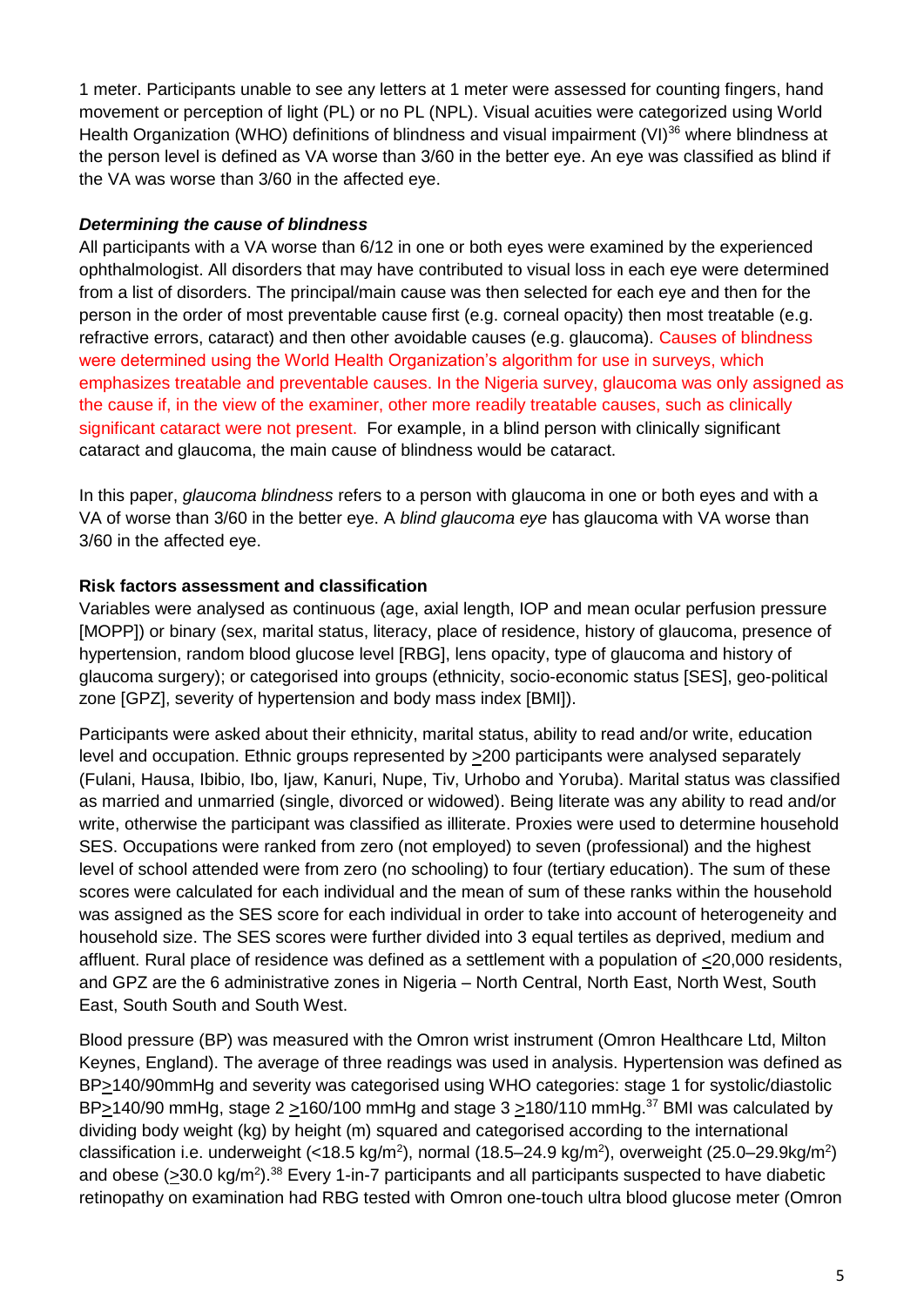Healthcare Ltd, Milton Keynes, England), and grouped as normal (<11.1 mmol/L) or raised  $($ >11.1mmol/L). $^{39}$ 

Ocular axial length was measured by ultrasound A-scan biometry (Bioline Biometer OPTIKON 2000 S.p.A Roma, Italy) and IOP was measured by Goldmann applanation tonometry using standard methods. To explore the association of vascular perfusion and glaucoma blindness, MOPP was calculated from diastolic BP (DBP), systolic BP (SBP) and IOP as  $\frac{2}{3}$ [DBP+ $\frac{1}{3}$  (SBP-DBP)-IOP].<sup>40</sup> Lens grading was performed using the Mehra-Minassian<sup>41</sup> and the WHO grading systems.<sup>42</sup> Lens opacity was classified as positive if it was visually disabling and VA<6/12 in the affected eye.

The type of glaucoma was determined by gonioscopy without corneal compression performed with Volk's 1-mirror non-flanged lens and Van Herick's (VH) method for the estimation of the anterior chamber (AC) angle.<sup>43</sup> Grades 3 and 4 VH AC angle estimation had a 99.1% sensitivity and 93% positive predictive value in identifying open angles by gonioscopy (risk factors for OAG, paper submitted for publication). Thus glaucoma eyes in which Schwalbe's line could be seen, or had grades 3 or 4 by VH estimation if gonioscopy was not done, were classified as OAG. Glaucoma eyes in which Schwalbe's line could not be seen, or had grades 0, 1 or 2 by VH estimation if gonioscopy was not done, were classified as angle-closure glaucoma (ACG). The eyes were unclassified if there was no gonioscopy or VH estimation of the AC angle. Participants were asked about history of ocular surgery and examined for evidence of glaucoma surgery such as bleb and peripheral iridectomy.

# **Statistical analysis**

Socio-demographic, biophysical and ocular factors were analyzed for associations with glaucoma blindness after identifying participants with primary glaucoma who were blind or not blind (Figure 1). Statistical analysis was performed using Stata/IC 13.0 (Stata Corp, College Station, TX).

We examined the association between glaucoma blindness and each risk factor separately and report odds ratios (OR) with 95% confidence intervals. We also assessed associations between blind glaucoma eyes and each of the six ocular factors. We used logistic regression to assess the independent effect of each risk factor on glaucoma blindness and blind glaucoma eyes and report adjusted odds ratios and 95% confidence intervals. Likelihood ratio tests and joint Wald tests were performed to check the fit of the model and the effect of levels of categorical variables and those with missing data. We assessed the variance inflation factor (VIF) for the covariates. Collinear variables were not included in the same multiple logistic regression model. The following covariates were included and adjusted for in the main multivariable model for glaucoma blindness: age, sex, ethnicity, marital status, literacy, SES, rural/urban residence, history of glaucoma, BP, BMI, axial length, IOP, lens opacity and history of glaucoma surgery. The association of MOPP was explored in a model without BP and IOP. Associations for GPZ and type of glaucoma were explored in separate models. All eyes were analyzed to take into account bilateral cases and ocular variables for within-person correlation clustered for pairs of eyes, with robust standard errors.

To determine associations for a glaucoma eye being blind, all ocular variables were included in the multivariate model.

To explore the magnitude and direction of the relative risk ratios (RRR) of the two glaucoma outcomes (not-blind and blind) compared to the non-glaucoma group, we performed multinomial logistic regression analysis with the non-glaucoma subset as the reference category. The variables age-group, sex, ethnic group, marital status, literacy, SES and place of residence were included in the model. We tested the overall effect of each of the covariates and levels of ethnic group and SES on predicting the two glaucoma outcomes. The marginal predicted probability plot of glaucoma blindness by age-group with sex and with SES were produced. P-values <0.05 were considered as statistically significant. Missing values were excluded.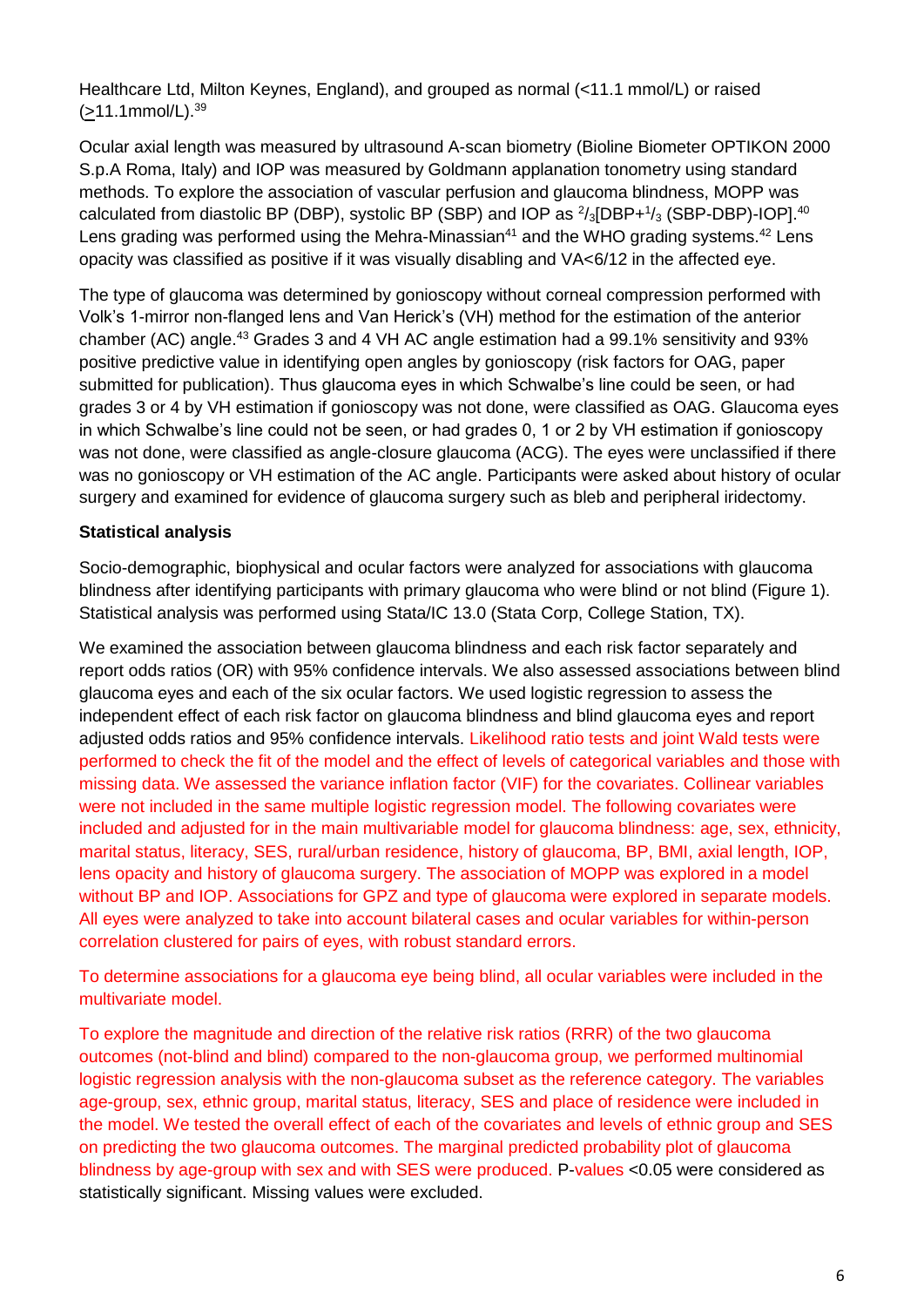# **Results**

In the study sample, 12,909 participants did not have glaucoma: 11,651 (90.3%) had both optic discs assessed and classified as non-glaucoma (Figure 1). For eyes that VCDR could not be assessed (n=1751 eyes, 6.8%), there was no level 3 evidence for glaucoma. In this analysis of risk factors for glaucoma blindness 890 eyes of 629 participants were included (Figure 1): 119 had glaucoma (18.9%;95%CI 15.9-22.4) and blind in both eyes (cases); and 510 controls. A further 139 participants with glaucoma had monocular blindness. Nearly half of those with glaucoma (258; 41%) were therefore blind in at least one eye. Glaucoma was the main cause of blindness in both eyes of 60/119 persons (50.4%) and in one eye of 31 persons. Thus glaucoma was the main cause of blindness in at least one eye of 91/119 (76.5%). Other main causes of blindness were cataract, optic atrophy and macular degeneration. The main cause of blindness at the person level in the 119 participants was glaucoma in 83 (70%) and cataract in 16 (13%)(Table 1). Of the 890 eyes with glaucoma included in the analysis there were a total of 323 (36.3%) blind eyes with glaucoma in 358 participants.

Glaucoma blind persons were older (mean age 68.5 years/SD 13.3) than the non-blind (mean age 63.4years/SD 13.0; p=0.0001)(Table 2). The number blind increased with increasing age up to the age-group 70-79 years.

There was a higher proportion of unmarried glaucoma blind participants than married. Stratified by sex, among the 43 unmarried glaucoma blind, 33 (76.7%) were women (p<0.001).

A history of prior glaucoma diagnosis was positive in 38/629 (6.0%) participants; 15.1% known to have glaucoma were blind compared with 3.9% of undiagnosed cases (Table 2).

The likelihood ratio tests on categorical covariates: ethnic group across all levels (p=0.001), blood pressure groups (p=0.005) and socioeconomic status (p<0.001) indicate that these variables create a statistically significant improvement in the fit of the main multivariable model; whereas for BMI categories  $p=0.53$  and type of glaucoma  $p=0.27$ . For the joint Wald test (ethnic, BPgp, BMI)  $p=0.001$ .

### **Risk factors associated with glaucoma blindness**

Ethnicity and GPZ were not predictors of SES. In univariate analysis, people with glaucoma blindness were more likely to be older, male and in deprived households. They were also more likely to be known glaucoma and have hypertension, and the odds of blindness increased with increasing severity of hypertension. The Igbo, Hausa, Fulani and Ijaw ethnic groups had significantly higher odds of glaucoma blindness than the reference ethnic group (Yoruba). Higher IOP (OR1.06;95%CI 1.04-1.08; p<0.001) and presence of visually disabling lens opacity (vdLO) (OR2.72;95%CI 1.89- 3.91; p<0.001) also increased the odds of glaucoma blindness (Table 3).

In multivariate analysis, being male, unmarried, living in a deprived household, severe hypertension and higher IOP remained independent risk factors for glaucoma blindness. Being poor/deprived had three-and-half times higher odds of glaucoma blindness (OR3.57; 95%CI 1.46-8.72; p=0.005) than affluent participants. A prior diagnosis of glaucoma had a significantly higher odds of glaucoma blindness (OR5.89;95%CI 1.79-19.40; p=0.004) (Table 3). Being unmarried was also an independent risk factor with higher odds of being blind (OR2.50;95%CI 1.03-6.07; p=0.04). The Igbo, Fulani, Ijaw and Tiv ethnic groups had higher odds for glaucoma blindness than the Yoruba (reference group) (Table 3).

### **Risk factors associated with blind glaucoma eyes**

About half of the eyes with glaucoma and vdLO were blind (206/415; 49.6%), and almost two-thirds of eyes with ACG were blind (42/66; 63.6%)(Table 4). There was evidence of glaucoma surgery in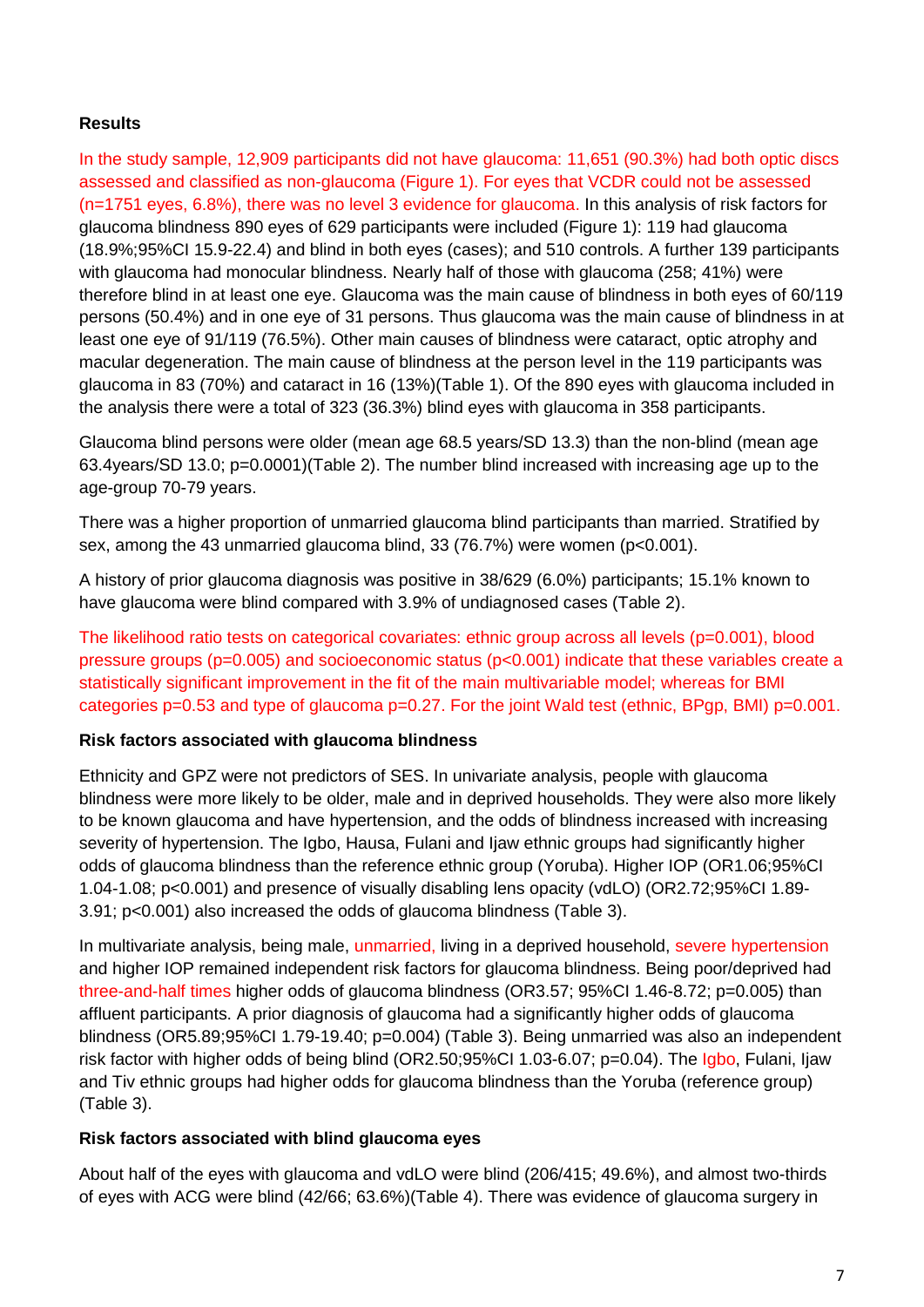19/629 (3.02%) participants of whom eight had surgery in both eyes (total 27/890 eyes); all of which were trabeculectomy. There was no significant difference in blindness status in eyes that had undergone trabeculectomy.

In univariate analysis, longer axial length, higher IOP, lower MOPP, vdLO and ACG were significantly associated with blind glaucoma eyes. However, when adjusted for age, sex, ethnicity, marital status, SES, location and other factors in the multivariable model, only higher IOP (OR1.09;95%CI 1.05- 1.13) and vdLO (OR2.13;95%CI 1.36-3.33) remained independent risk factors. There was no statistically significant association between trabeculectomy and glaucoma blindness or blind glaucoma eyes.

# **Relative risk of the two glaucoma outcomes (not-blind and blind) compared to non-glaucoma (Table 5)**

RRR>1 signifies that there is an increase in the outcome (not-blind or blind) when compared to the reference group, non-glaucoma; given that the other variables in the model are held constant. Table 5 shows the frequency distribution and the RRR of the covariates for the two outcomes of glaucoma. The factors that increased the outcome for glaucoma are shown.

# *Glaucoma not-blind relative to non-glaucoma*

Increasing age was the only independent factor that had an increased relative risk for glaucoma notblind compared to non-glaucoma; from RRR 1.84 (95%CI1.37-2.48) in the 50-59 years age-group to 6.69 (95%CI4.63-9.67) in the 80+ year-olds (Table 5).

# *Glaucoma blind relative to non-glaucoma*

Older age-groups were more likely to have glaucoma blindness, with a RRR increasing from 3.51 (95%CI1.77-6.99) in the 60-69 years age-group to 10.08 (95%CI4.85-20.93) in the 80+ year-olds.

The Igbo ethnic group had a non-statistically significant increase in relative risk for glaucoma notblind (RRR 1.18, 95%CI0.91-1.54; p=0.21) but were more likely to be glaucoma blind by a factor of 3.71 (95%CI2.01-6.85; p<0.001). Males were more likely than females to be glaucoma blind compared to non-glaucoma with an expected increase by a factor of 3.00 (95%CI1.87-4.83).

Deprivation did not increase the outcome of glaucoma not-blind (RRR0.94, 95%CI0.73-1.21). However, for people with glaucoma, the deprived were more likely than the affluent to be blind with glaucoma by a factor of 4.42 (95%CI2.50-7.80). The overall effect of SES was statistically significant. More specifically, we tested the effect of deprivation in predicting glaucoma not-blind and glaucoma blind and this showed that the effects were statistically different from each other, i.e. the deprived were not at higher risk than the affluent to have glaucoma but were more likely to be blind with it. The Igbo, Hausa and Fulani ethnic groups also showed different effects in outcome of glaucoma. (Table 5).

Figure 2 shows the marginal predicted probabilities of glaucoma blindness by increasing age and by SES. For a 70-79 year-old male, the average marginal probability of being glaucoma blind was about 3.5% compared to 1% for a female of the same age-group.

Compared to the affluent, deprivation increased the average marginal probability of glaucoma blindness by approximately 0.5% in the younger age-group, to 4% in 70-79 year age-group and over 5% in the 80+ ages.

# **Discussion**

To our knowledge, this is the first population-based study of risk factors for blindness among individuals with glaucoma in a black population in Sub-Saharan Africa. In this study the vast majority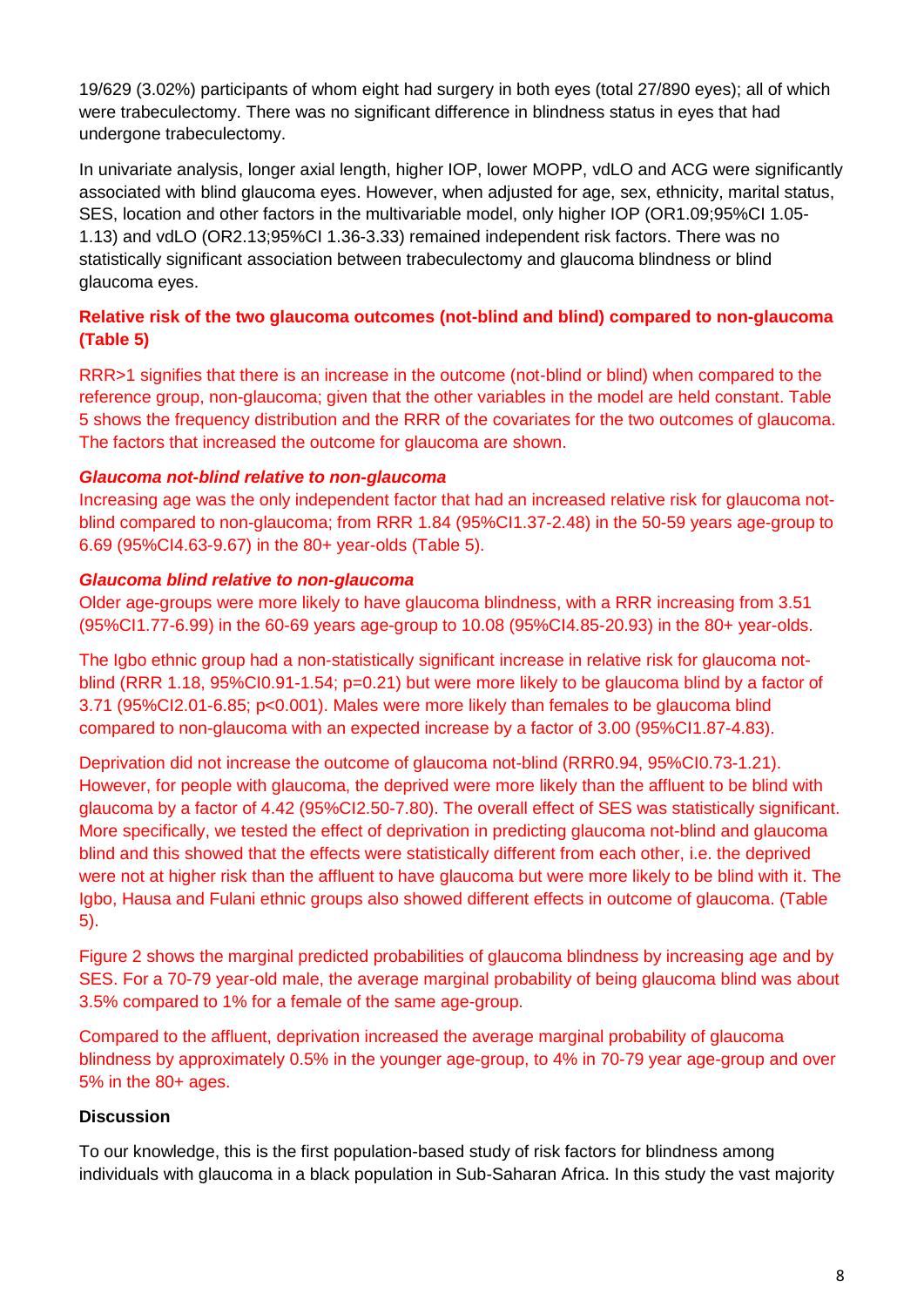of participants with glaucoma had undiagnosed and untreated disease (96%) at the time of the survey, and so the findings largely reflect the natural history of untreated glaucoma.

A set of post-estimation statistical analysis tools that would aid the understanding, interpretation and presentation of the relationship between the assessed risk factors were used. Being of Igbo ethnicity was an independent risk factor for glaucoma blindness. The Fulani, Ijaw and Tiv ethnic groups had odds ratios with very wide confidence intervals hence we cannot draw meaningful conclusions on these. Those with higher IOP and vdLO, being male and those living in deprived households also had increased odds of blindness.

Although there are over 250 languages spoken in Nigeria, each ethnic group has similar ancestry and may be of common genetic stock. As ethnic group did not correlate with socio-economic status, ethnic differences in risk of glaucoma blindness suggest that there may be genetic similarities that lead to more aggressive disease in some ethnic groups, in terms of higher IOP or greater susceptibility of the optic nerve head to glaucoma, or gene-environment interactions. In the Nigeria Blindness Survey, about half (56%) of the eyes with glaucoma had IOP <22mmHg (mean  $IOP+2SD$ ), $^{28}$  and there was variation in optic disc parameters as well as  $IOP$  among some ethnic groups.<sup>32</sup> These data are being explored to assess whether different ethnic groups are at increased risk of normal tension glaucoma, which may reflect genetic susceptibility to structural optic nerve damage (as in the Japanese population, for example), <sup>44</sup> or have differing frequencies of genetic variants such as CDKN2BAS associated with normal tension glaucoma.<sup>45</sup>

Most of earlier studies have been retrospective, facility-based studies of glaucoma patients in the care system, showing that severity of glaucoma at diagnosis and poor control of IOP were key risk factors for progression to blindness.<sup>46-50</sup> They buttress the paradigm that glaucoma visual loss could be prevented by earlier diagnosis and consistent and adequate treatment with IOP lowering as the cornerstone. Hospital reviews in Nigeria and sub-Saharan Africa also highlight factors that limit glaucoma patients' ability to access or maintain treatment, thus worsening their visual prognosis.<sup>51-56</sup> One population-based study reported older age as the only factor associated with progression/severity of glaucoma in untreated individuals who were re-examined after 10 years of the initial survey.<sup>16</sup>

In our study a staggering 1-in-5 people with glaucoma were already blind suggesting that services for glaucoma are either not available or poorly accessible. This is in contrast to data from a glaucoma clinic in Scotland, where glaucoma blindness was uncommon.<sup>57</sup> In Norwich, Ang's review of treated glaucoma patients reported 3.3% blind, none of whom was certified due to glaucoma.<sup>58</sup> However, in Sweden glaucoma patients had a lifetime risk of glaucoma blindness of 15%.<sup>59</sup> These studies did not include those undiagnosed in the population and may have overestimated the risk of glaucoma blindness.

In our study, not all blindness was due to glaucoma and at least 13% could have been prevented by cataract surgery. Highlighting this and other causes underscores the need for providing nonglaucoma interventions. The low cataract surgical coverage in this population $60$  compounds the problem. Hence there is a need for integrated comprehensive eye care services and high quality cataract surgery in patients with glaucoma.

A surprising finding was that men were at a considerably higher risk of glaucoma blindness. This is likely to reflect the significantly higher prevalence of glaucoma in men (5.67%; 95%CI 5.05-5.47) than women (4.47%; 95%CI 3.98-5.00;  $p=0.002$ )<sup>28</sup> and also an indication of general lack of availability or access to glaucoma services. Being unmarried was also an independent risk factor for glaucoma blindness, particularly among women. This finding probably reflects disempowerment of unmarried women whose health needs are not prioritized by other family members or the community. In our study, those living in deprived households were also at a considerably higher risk of glaucoma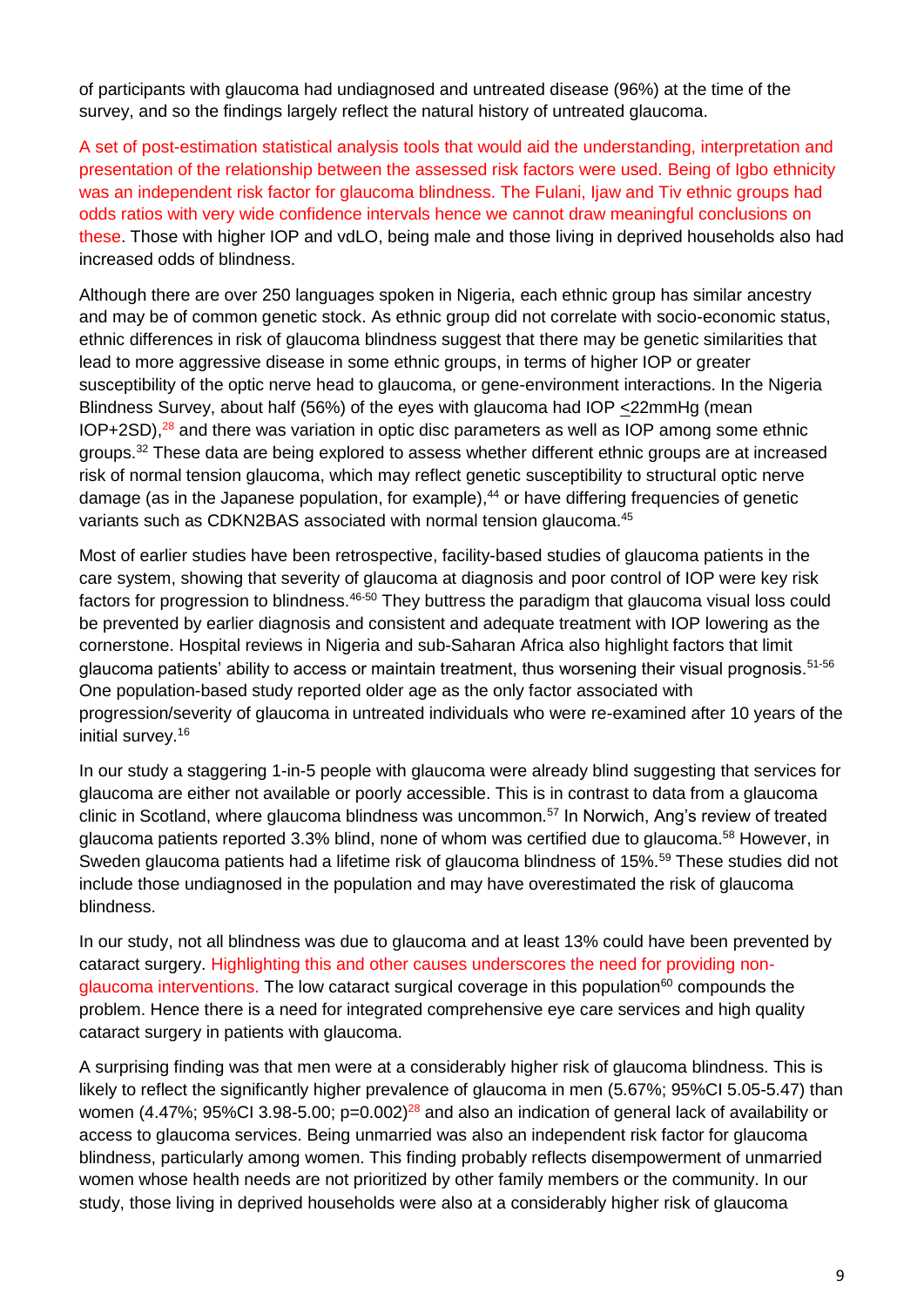blindness and poor old people were most affected. As in most studies and reviews of poverty and blindness, socio-economic status tends to influence health-seeking behavior, awareness and healthcare access.<sup>61-66</sup> Rural/urban and GPZ location were not independent risk factors in this study, suggesting that services for glaucoma are equally poor across the country. As in the St Lucia study,<sup>16</sup> increasing age was associated with glaucoma blindness, but the association was not significant in multivariate analysis. This may signify that glaucoma occurs at an earlier age in Nigeria with blindness occurring across all age groups, as duration of disease is an important risk factor for blindness.<sup>49, 67</sup> Blindness occurring at an earlier age has also been reported in the black population of Baltimore.<sup>68</sup>

A prior diagnosis of glaucoma was independently associated with blindness. Many facility-based studies in Africa show that a high proportion of newly diagnosed glaucoma patients present with very advanced disease;<sup>19, 51-54, 69</sup> and diagnosed cases were more severely affected than non-diagnosed cases in the population.<sup>13</sup> This underscores the need for an integrated approach for earlier casefinding in the community, and the need for services that are acceptable and affordable.

There are some limitations in this study. The definition of blindness by VA alone would underestimate the total numbers blind from glaucoma. Including visual fields in the definition of blindness might have increased the estimates of blindness by up to  $25\%$ .<sup>70</sup> SES was determined by proxy factors i.e. education and occupation rather than using asset scores or other measures as this was not feasible within the constraints of the survey. Data on the duration of glaucoma or of blindness were not collected, as these data would be subjective and unreliable.

The combination of high prevalence of glaucoma, socioeconomic deprivation and lack of access to services means that in Nigeria glaucoma is often a blinding condition. The finding that some ethnic groups are at increased risk of glaucoma and of glaucoma blindness warrants further investigation from a molecular genetics perspective which may further our understanding of the pathogenesis of glaucoma in African populations and among those of African ancestry who live elsewhere.

### **Acknowledgements**

The authors thank the Federal Ministry of Health, State governments and the local government authorities in Nigeria for logistical support to the survey teams. We also thank Dr Brendan Dineen for his epidemiological input, members of the technical advisory group, Mrs Oye Quaye, Auwal Shehu, Dania Charles, the teams of ophthalmic nurse, enumerators, interviewers, liaison officers, drivers and cooks, and the staff in the Sightsavers country office for their financial, managerial and administrative support.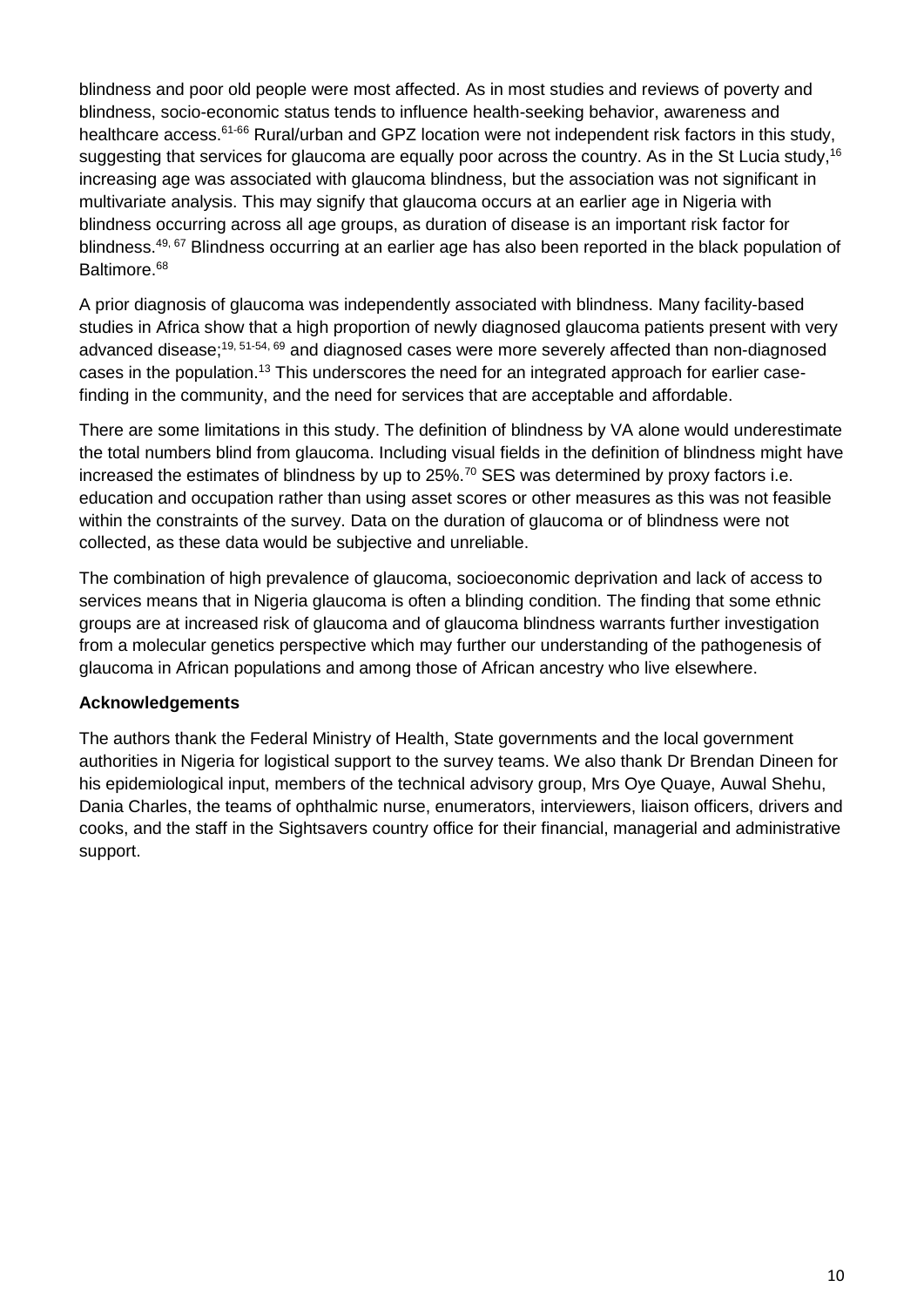### **References**

- 1. Pascolini D, Mariotti SP: Global estimates of visual impairment: 2010. Br J Ophthalmol 2012; 96:614-618.
- 2. Naidoo K, Gichuhi S, Basanez MG, et al. Prevalence and causes of vision loss in sub-Saharan Africa: 1990-2010. Br J Ophthalmol 2014; 98:612-618.
- 3. Resnikoff S, Pascolini D, Etya'ale D, et al. Global data on visual impairment in the year 2002. Bull World Health Organ 2004; 82:844-851.
- 4. Kyari F, Abdull MM, Bastawrous A, et al. Epidemiology of glaucoma in Sub-Saharan Africa: Prevalence, incidence and risk factors. Middle East Afr J Ophthalmol 2013; 20:111-125.
- 5. Ntim-Amponsah CT, Amoaku WM, Ofosu-Amaah S, et al. Prevalence of glaucoma in an African population. Eye (Lond) 2004; 18:491-497.
- 6. Buhrmann RR, Quigley HA, Barron Y, et al. Prevalence of glaucoma in a rural East African population. Invest Ophthalmol Vis Sci 2000; 41:40-48.
- 7. Salmon JF, Mermoud A, Ivey A, et al. The prevalence of primary angle closure glaucoma and open angle glaucoma in Mamre, western Cape, South Africa. Arch Ophthalmol 1993; 111:1263- 1269.
- 8. Rotchford AP, Kirwan JF, Muller MA, et al. Temba glaucoma study: a population-based crosssectional survey in urban South Africa. Ophthalmology 2003; 110:376-382.
- 9. Tham YC, Li X, Wong TY, et al. Global Prevalence of Glaucoma and Projections of Glaucoma Burden through 2040: A Systematic Review and Meta-Analysis. Ophthalmology 2014; 121:2081- 90.
- 10. Grant WM, Burke JF Jr. Why do some people go blind from glaucoma? Ophthalmology 1982, 89:991-998.
- 11. Susanna R Jr, De Moraes CG, Cioffi GA, et al. Why Do People (Still) Go Blind from Glaucoma? Transl Vis Sci Technol 2015; 4:1.
- 12. Racette L, Wilson MR, Zangwill LM, et al. Primary open-angle glaucoma in blacks: a review. Surv Ophthalmol 2003; 48:295-313.
- 13. Quigley HA, Tielsch JM, Katz J, et al. Rate of progression in open-angle glaucoma estimated from cross-sectional prevalence of visual field damage. Am J Ophthalmol 1996; 122:355-363.
- 14. Garway-Heath DF, Crabb DP, Bunce C, et al. Latanoprost for open-angle glaucoma (UKGTS): a randomised, multicentre, placebo-controlled trial. Lancet 2015; 385:1295-1304.
- 15. Malihi M, Moura Filho ER, Hodge DO, et al. Long-term trends in glaucoma-related blindness in Olmsted County, Minnesota. Ophthalmology 2014; 121:134-141.
- 16. Wilson MR, Kosoko O, Cowan CL Jr, et al. Progression of visual field loss in untreated glaucoma patients and glaucoma suspects in St. Lucia, West Indies. Am J Ophthalmol 2002; 134:399-405.
- 17. Wormald R, Foster A. Clinical and pathological features of chronic glaucoma in north-east Ghana. Eye (Lond) 1990; 4 (Pt 1):107-114.
- 18. Verrey JD, Foster A, Wormald R, et al. Chronic glaucoma in northern Ghana--a retrospective study of 397 patients. Eye (Lond) 1990; 4 (Pt 1):115-120.
- 19. Fraser S, Bunce C, Wormald R, et al. Deprivation and late presentation of glaucoma: casecontrol study. BMJ 2001; 322:639-643.
- 20. Ellong A, Mvogo CE, Bella-Hiag AL, et al. [Prevalence of glaucomas in a Black Cameroonian population]. Sante 2006; 16:83-88.
- 21. Ostermann J, Sloan FA, Herndon L, et al. Racial differences in glaucoma care: the longitudinal pattern of care. Arch Ophthalmol 2005; 123:1693-1698.
- 22. Cook C. Socioeconomic status as a risk factor for late presentation of glaucoma in Canada. Can J Ophthalmol 2013; 48:79-81.
- 23. Liu Y, Allingham RR. Molecular genetics in glaucoma. Exp Eye Res 2011; 93:331-339.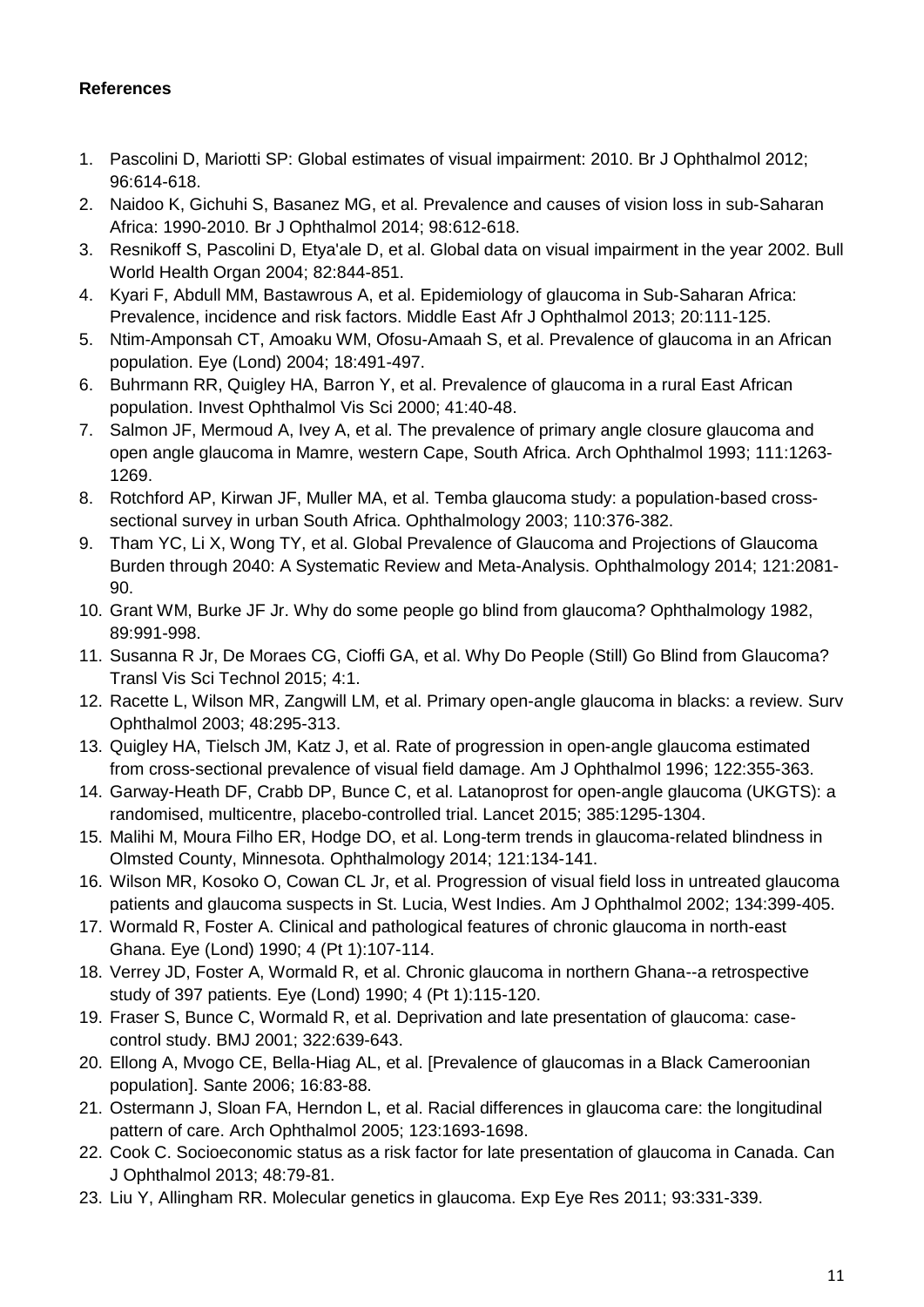- 24. Scheetz TE, Fingert JH, Wang K, et al. A genome-wide association study for primary open angle glaucoma and macular degeneration reveals novel Loci. PLoS One 2013; 8:e58657.
- 25. Springelkamp H, Hohn R, Mishra A, et al. Meta-analysis of genome-wide association studies identifies novel loci that influence cupping and the glaucomatous process. Nat Commun 2014; 5:4883.
- 26. Hysi PG, Cheng CY, Springelkamp H, et al. Genome-wide analysis of multi-ancestry cohorts identifies new loci influencing intraocular pressure and susceptibility to glaucoma. Nat Genet 2014; 46:1126-1130.
- 27. Liu Y, Hauser MA, Akafo SK, et al. Investigation of known genetic risk factors for primary open angle glaucoma in two populations of African ancestry. Invest Ophthalmol Vis Sci 201; 54:6248- 6254.
- 28. Kyari F, Entekume G, Rabiu M, Spry P, Wormald R, Nolan W et al. A Population-based survey of the prevalence and types of glaucoma in Nigeria: results from the Nigeria National Blindness and Visual Impairment Survey. BMC Ophthalmol. 2015:15(1);176.
- 29. Dineen B, Gilbert CE, Rabiu M, et al. The Nigerian national blindness and visual impairment survey: Rationale, objectives and detailed methodology. BMC Ophthalmol 2008; 8:17.
- 30. Abdull MM, Sivasubramaniam S, Murthy GV, et al. Causes of blindness and visual impairment in Nigeria: the Nigeria national blindness and visual impairment survey. Invest Ophthalmol Vis Sci 2009; 50:4114-4120.
- 31. Kyari F, Gudlavalleti MV, Sivsubramaniam S, et al. Prevalence of blindness and visual impairment in Nigeria: the National Blindness and Visual Impairment Study. Invest Ophthalmol Vis Sci 2009; 50:2033-2039.
- 32. Kyari F, Abdull MM, Sallo FB, et al. Nigeria normative data for defining glaucoma in prevalence surveys. Ophthalmic Epidemiol 2015; 22:98-108.
- 33. Foster PJ, Buhrmann R, Quigley HA, et al. The definition and classification of glaucoma in prevalence surveys. Br J Ophthalmol 2002; 86:238-242.
- 34. Rosser DA, Laidlaw DA, Murdoch IE. The development of a "reduced logMAR" visual acuity chart for use in routine clinical practice. Br J Ophthalmol 2001; 85:432-436.
- 35. Bourne RR, Rosser DA, Sukudom P, et al. Evaluating a new logMAR chart designed to improve visual acuity assessment in population-based surveys. Eye (Lond) 2003; 17:754-758.
- 36. World Health Organization. Definition of Blindness. http://www.who.int/blindness/Change%20the%20Definition%20of%20Blindness.pdf. Accessed 29 April, 2010.
- 37. World Health Organization. Clinical guidelines for the management of hypertension. EMRO Technical Publications Series; 29 WHO Regional Office for the Eastern Mediterranean, Cairo 2005.
- 38. World Health Organization. http://apps.who.int/bmi/index.jsp?introPage=intro\_3.html.
- 39. Report of the expert committee on the diagnosis and classification of diabetes mellitus. Diabetes Care 2003; 26 Suppl 1:S5-20.
- 40. Sehi M, Flanagan JG, Zeng L, et al. Relative change in diurnal mean ocular perfusion pressure: a risk factor for the diagnosis of primary open-angle glaucoma. Invest Ophthalmol Vis Sci 2005; 46:561-567.
- 41. Mehra V, Minassian DC. A rapid method of grading cataract in epidemiological studies and eye surveys. Br J Ophthalmol 1988; 72:801-803.
- 42. Chylack LT Jr, Wolfe JK, Singer DM, et al. The Lens Opacities Classification System III. The Longitudinal Study of Cataract Study Group. Arch Ophthalmol 1993; 111:831-836.
- 43. Van Herick W, Shaffer RN, Schwartz A. Estimation of width of angle of anterior chamber. Incidence and significance of the narrow angle. Am J Ophthalmol 1969; 68:626-629.
- 44. Shiose Y, Kitazawa Y, Tsukahara S, et al. Epidemiology of glaucoma in Japan--a nationwide glaucoma survey. Jpn J Ophthalmol 1991; 35:133-155.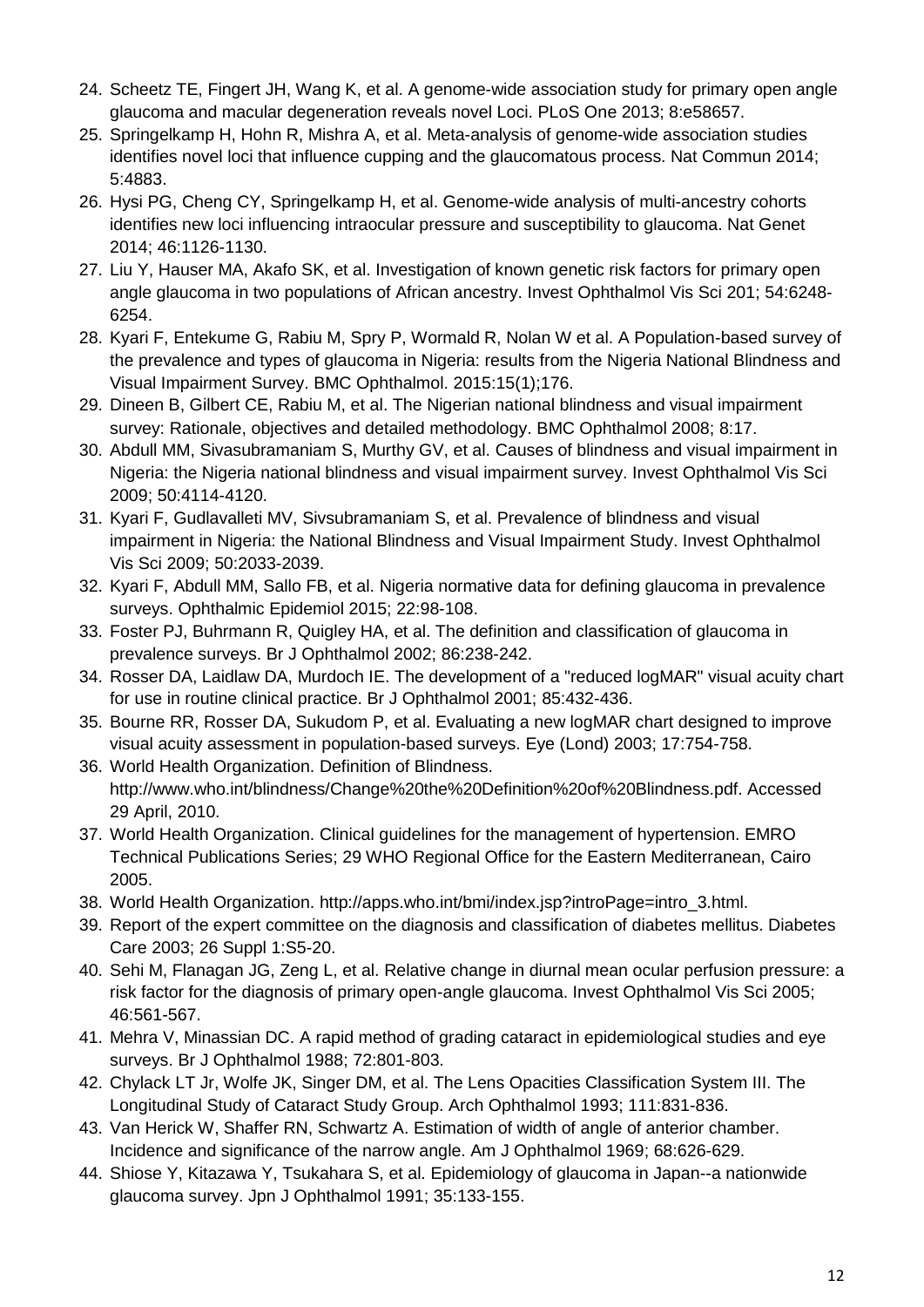- 45. Wiggs JL, Yaspan BL, Hauser MA, et al. Common variants at 9p21 and 8q22 are associated with increased susceptibility to optic nerve degeneration in glaucoma. PLoS Genet 2012; 8:e1002654.
- 46. Kooner KS, AlBdoor M, Cho BJ, et al. Risk factors for progression to blindness in high tension primary open angle glaucoma: Comparison of blind and nonblind subjects. Clin Ophthalmol 2008; 2:757-762.
- 47. Kwon YH, Kim CS, Zimmerman MB, et al. Rate of visual field loss and long-term visual outcome in primary open-angle glaucoma. Am J Ophthalmol 2001; 132:47-56.
- 48. Forsman E, Kivela T, Vesti E. Lifetime visual disability in open-angle glaucoma and ocular hypertension. J Glaucoma 2007; 16:313-319.
- 49. Peters D, Bengtsson B, Heijl A. Factors associated with lifetime risk of open-angle glaucoma blindness. Acta Ophthalmol 2014; 92:421-425.
- 50. Paula JS, Furtado JM, Santos AS, et al. Risk factors for blindness in patients with open-angle glaucoma followed-up for at least 15 years. Arq Bras Oftalmol 2012; 75:243-246.
- 51. Ashaye AO. Clinical features of primary glaucoma in Ibadan. Nig J Ophthalmol 2003; 11:70-75.
- 52. Gyasi M, Amoako W, Adjuik M. Presentation patterns of primary open angle glaucomas in north eastern Ghana. Ghana Med J 2010; 44:25-30.
- 53. Lawan A. Pattern of presentation and outcome of surgical management of primary open angle glaucoma in Kano, Northern Nigeria. Ann Afr Med 2007; 6:180-185.
- 54. Omoti AE, Osahon AI, Waziri-Erameh MJ. Pattern of presentation of primary open-angle glaucoma in Benin City, Nigeria. Trop Doct 2006; 36:97-100.
- 55. Mafwiri M, Bowman RJ, Wood M, et al. Primary open-angle glaucoma presentation at a tertiary unit in Africa: intraocular pressure levels and visual status. Ophthalmic Epidemiol 2005; 12:299- 302.
- 56. Ntim-Amponsah CT, Amoaku WM, Ewusi RK, et al. Evaluation of risk factors for advanced glaucoma in Ghanaian patients. Eye (Lond) 2005; 19:528-534.
- 57. Goh YW, Ang GS, Azuara-Blanco A. Lifetime visual prognosis of patients with glaucoma. Clin Experiment Ophthalmol 2011; 39:766-770.
- 58. Ang GS, Eke T. Lifetime visual prognosis for patients with primary open-angle glaucoma. Eye (Lond) 2007; 21:604-608.
- 59. Peters D, Bengtsson B, Heijl A. Lifetime risk of blindness in open-angle glaucoma. Am J Ophthalmol 2013; 156:724-730.
- 60. Abubakar T, Gudlavalleti MV, Sivasubramaniam S, et al. Coverage of hospital-based cataract surgery and barriers to the uptake of surgery among cataract blind persons in nigeria: the Nigeria National Blindness and Visual Impairment Survey. Ophthalmic Epidemiol 2012; 19:58-66.
- 61. Tafida A, Kyari F, Abdull MM, et al. Poverty and Blindness in Nigeria. Results from the National Survey of Blindness and Visual Impairment. Ophthalmic Epidemiol 2015; 22:333-342
- 62. Tielsch JM, Sommer A, Katz J, et al. Socioeconomic status and visual impairment among urban Americans. Baltimore Eye Survey Research Group. Arch Ophthalmol 1991;; 109:637-641.
- 63. Naidoo K. Poverty and blindness in Africa. Clin Exp Optom 2007; 90:415-421.
- 64. Gilbert CE, Shah SP, Jadoon MZ, et al. Poverty and blindness in Pakistan: results from the Pakistan national blindness and visual impairment survey. BMJ 2008; 336:29-32.
- 65. Ribadu DY, Mahmoud AO. Assessment of interrelationship between poverty and blindness in Maiduguri, Nigeria. Niger Postgrad Med J 2010; 17:308-312.
- 66. Lewallen S, Hassan HG, Al Attas AH, et al. A population-based study of care-seeking behavior in rural Tanzanians with glaucoma blindness. J Glaucoma 2011; 20:361-365.
- 67. Heijl A, Bengtsson B, Hyman L, et al. Natural history of open-angle glaucoma. Ophthalmology 2009; 116:2271-2276.
- 68. Sommer A, Tielsch JM, Katz J, et al. Racial differences in the cause-specific prevalence of blindness in east Baltimore. N Engl J Med 1991; 325:1412-1417.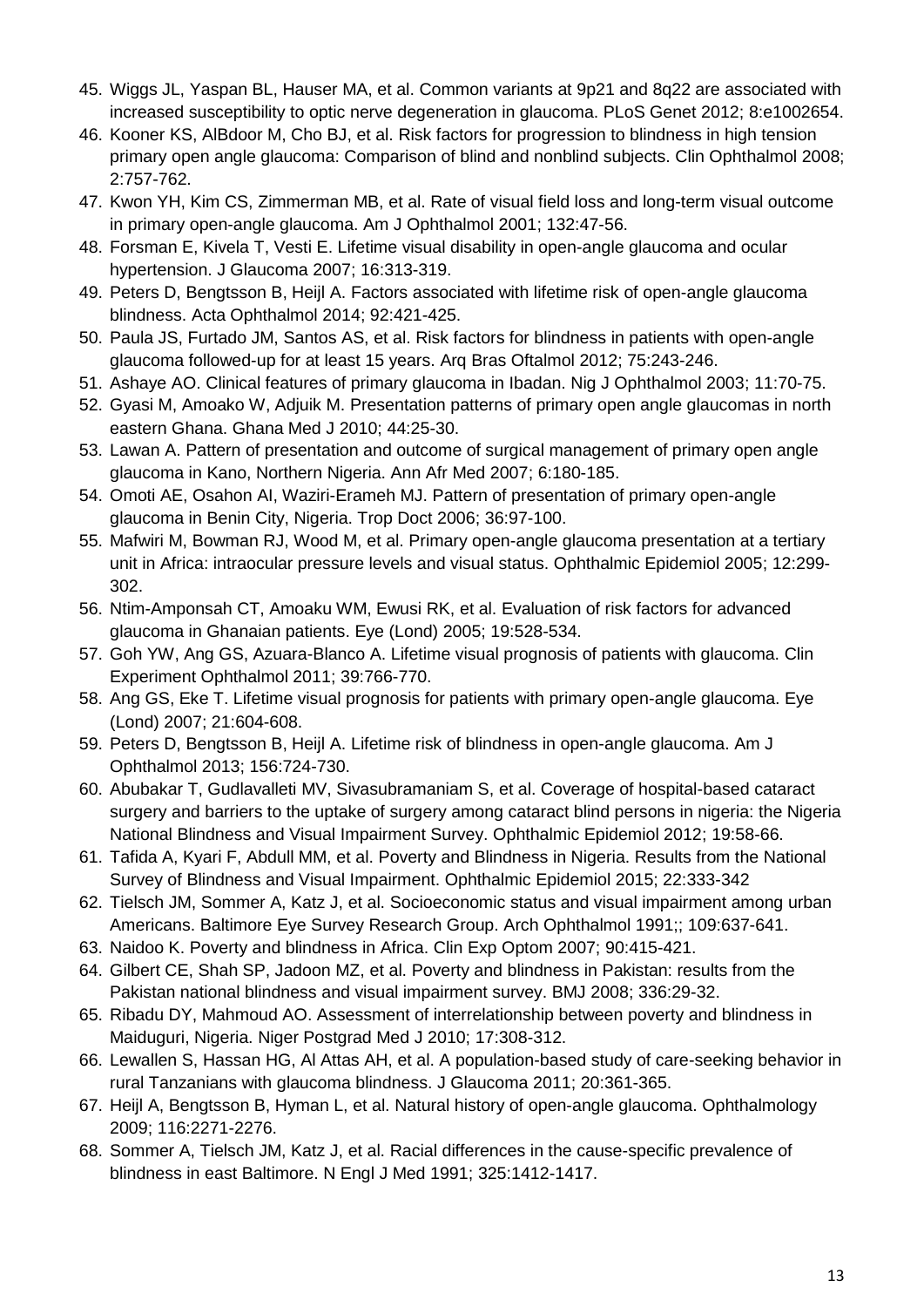- 69. Olatunji FO, Ibrahim UF, Muhammad N, et al. The types and treatment of glaucoma among adults in North Eastern part of Nigeria. Tanzania Medical J 2009; 24.
- 70. Quigley HA. Proportion of those with open-angle glaucoma who become blind. Ophthalmology 1999; 106:2039-2041.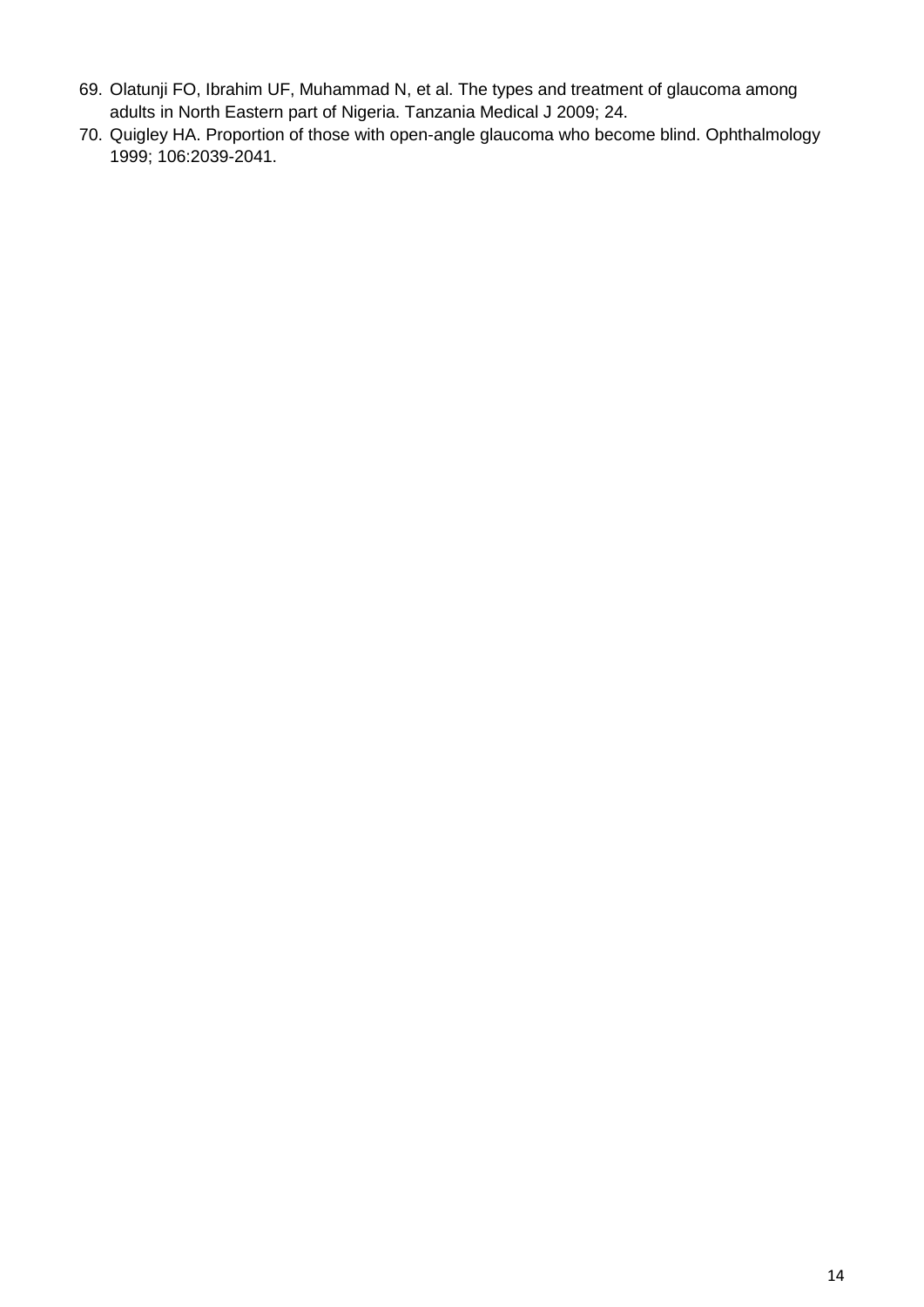# **Tables and Figures**

#### **Figures**

Figure 1. Selection of Cases and Controls for Analysis of Risk Factors for Glaucoma Blindness and Classification of Glaucoma Eyes by Levels of Evidence

Figure 2. Marginal Predicted Probabilities of Glaucoma Blindness by Age-Group With Sex and With Socioeconomic Status

#### **Tables**

Table 1. Main Causes of Blindness in Participants With Primary Glaucoma

Table 2. Distribution Of Glaucoma Participants With and Without Blindness By Socio-Demographic And Biophysical Factors (Total =629)

Table 3a). Univariate and Multivariate Analysis of Risk Factors for Blindness Among Participants With Glaucoma: Socio-Demographic Factors

Table 3b). Univariate and Multivariate Analysis of Risk Factors for Blindness Among Participants With Glaucoma: Biophysical Factors

Table 3a). Univariate and Multivariate Analysis of Risk Factors for Blindness Among Participants With Glaucoma: Ocular Factors

Table 4. Association of Ocular Factors with Glaucoma Blind Eyes

Table 5. Relative Risk Ratios of the Glaucoma Outcomes (Glaucoma Not-blind and Glaucoma Blind) Compared to the Non-glaucoma Group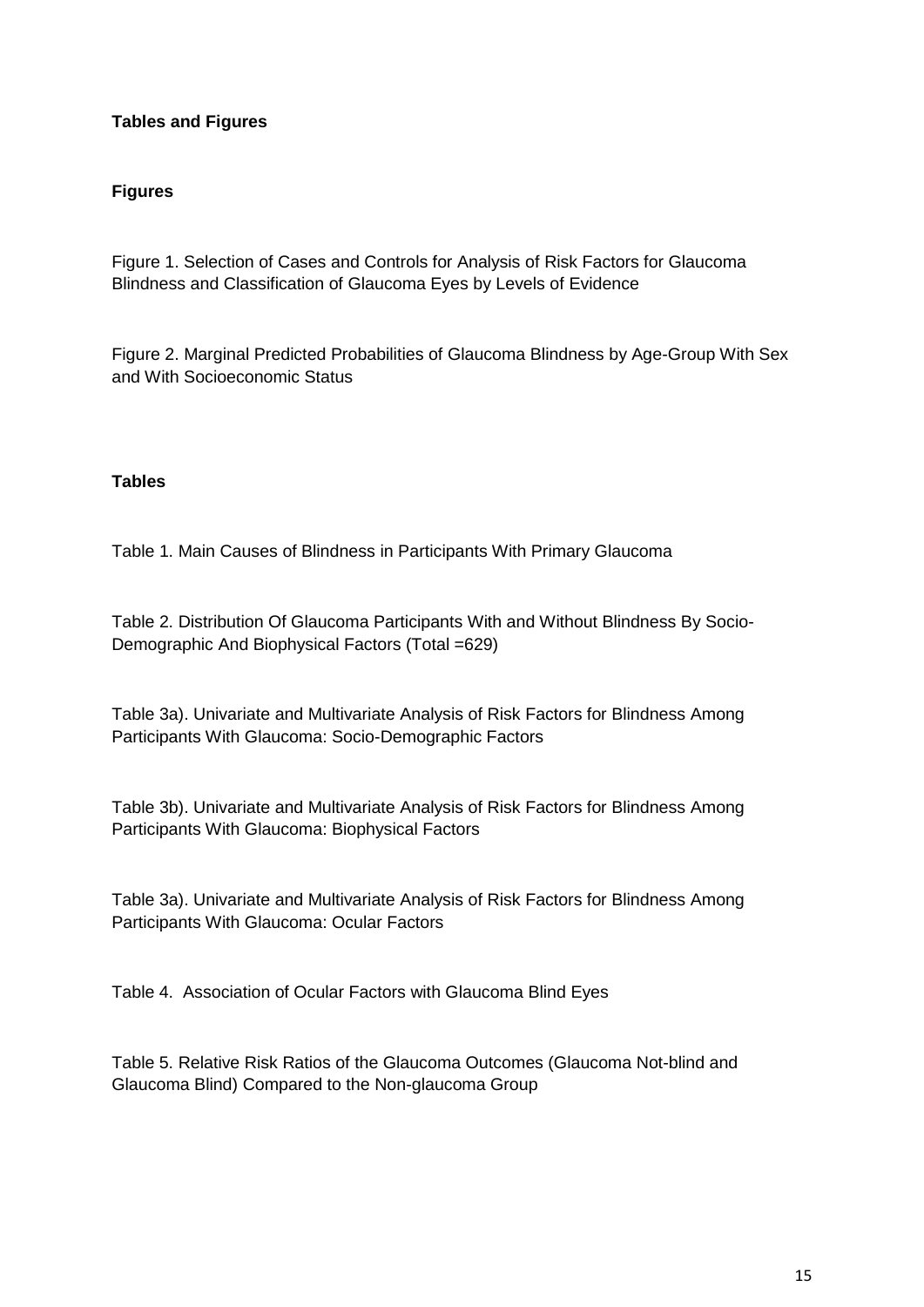Figure 1. Selection of Cases and Controls for Analysis of Risk Factors for Glaucoma Blindness and Classification of Glaucoma Eyes by Levels of Evidence

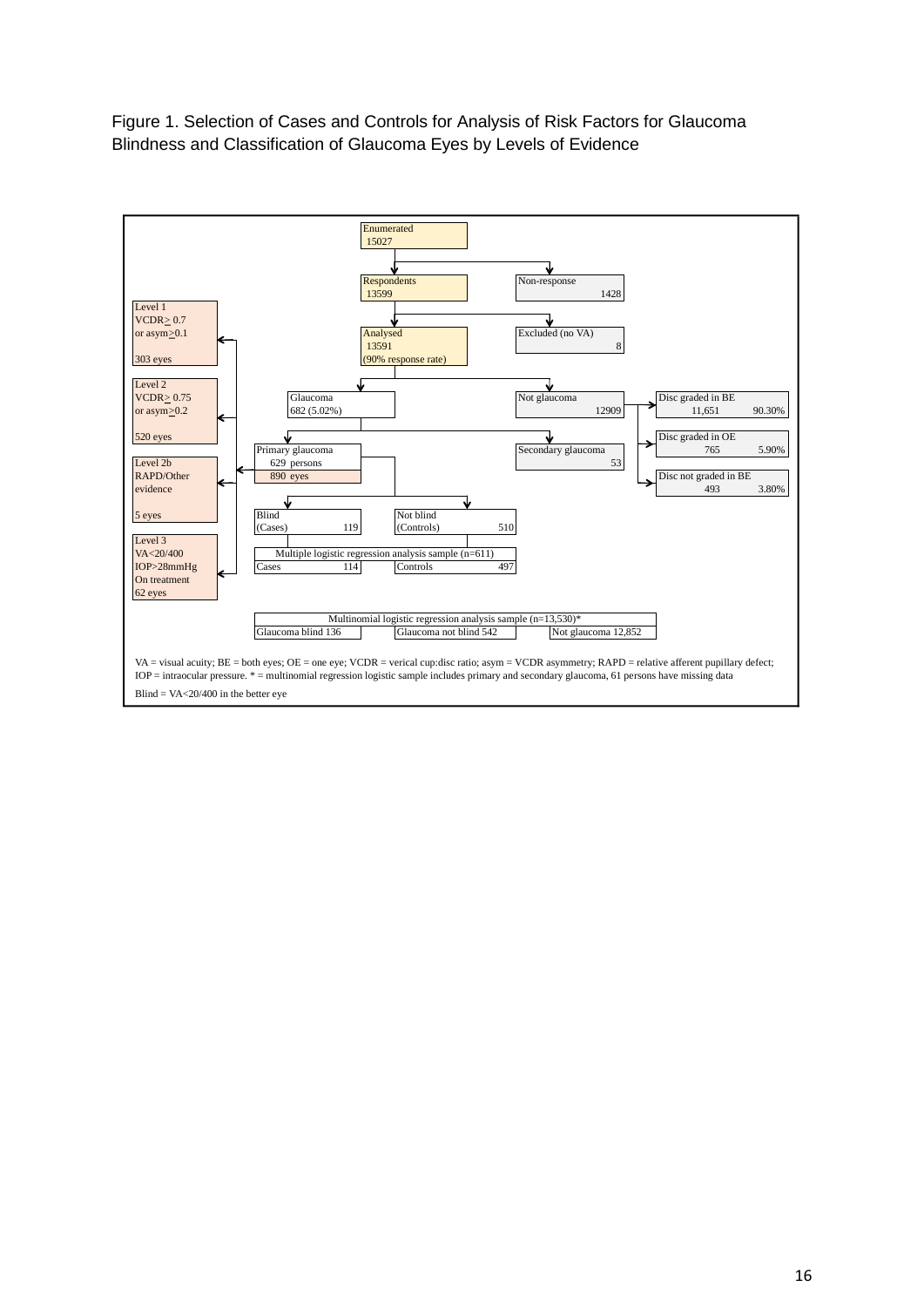

Figure 2. Marginal Predicted Probabilities of Glaucoma Blindness by Age-Group With Sex and With Socioeconomic Status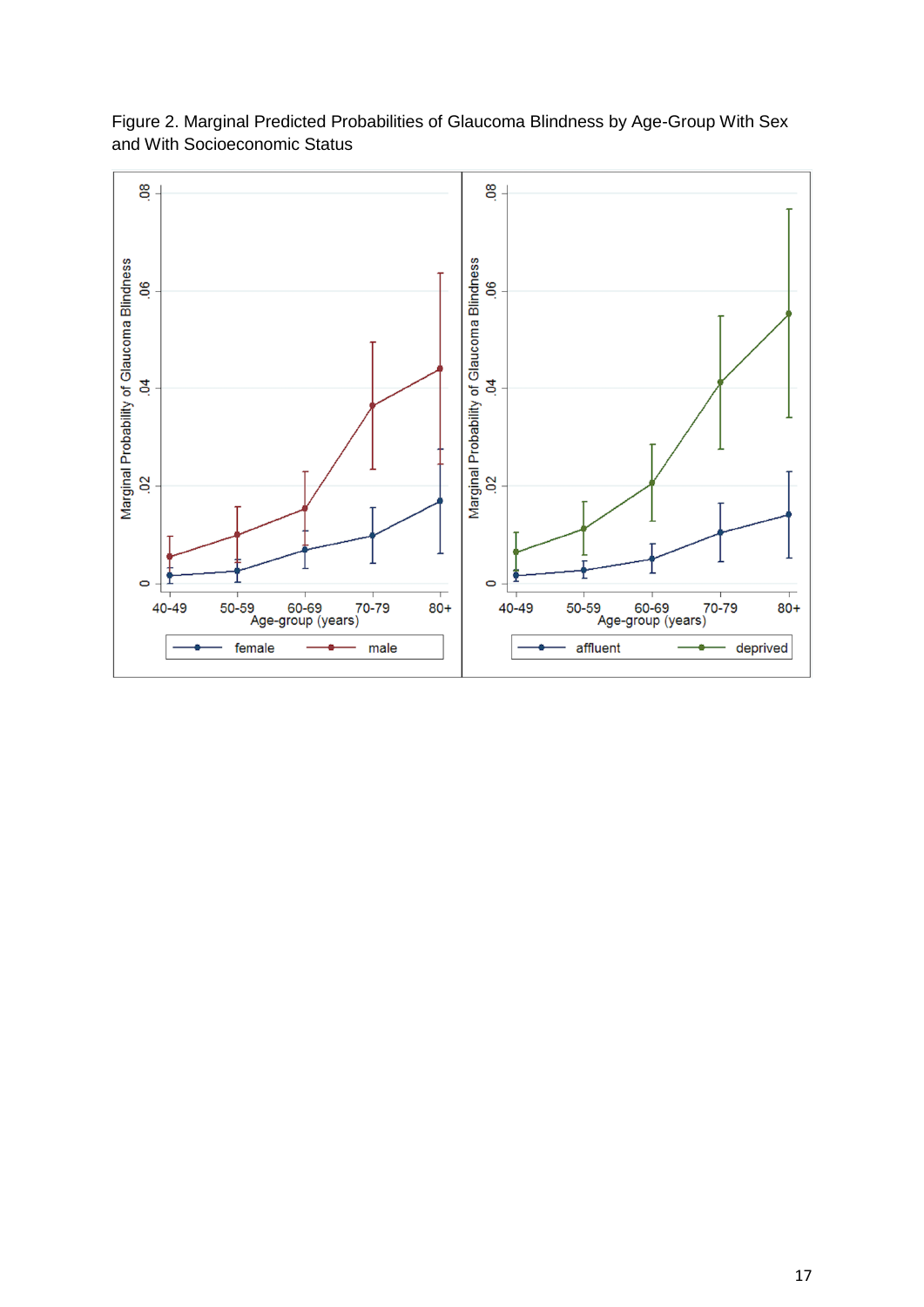Table 1. Main Causes of Blindness in Participants With Primary Glaucoma

| <b>Main cause of blindness</b>  | <b>Number</b> | %     |
|---------------------------------|---------------|-------|
| Glaucoma                        | 83            | 69.8  |
| Cataract                        | 16            | 13.5  |
| Optic atrophy                   | 6             | 5.1   |
| Macular degeneration            | 3             | 2.5   |
| Other posterior segment disease | 3             | 2.5   |
| Corneal opacity                 | 3             | 2.5   |
| Uncorrected aphakia             | 2             | 1.7   |
| Refractive error                | 1             | 0.8   |
| Anterior uveitis                | 1             | 0.8   |
| Unexplained                     | 1             | 0.8   |
| Total                           | 119           | 100.0 |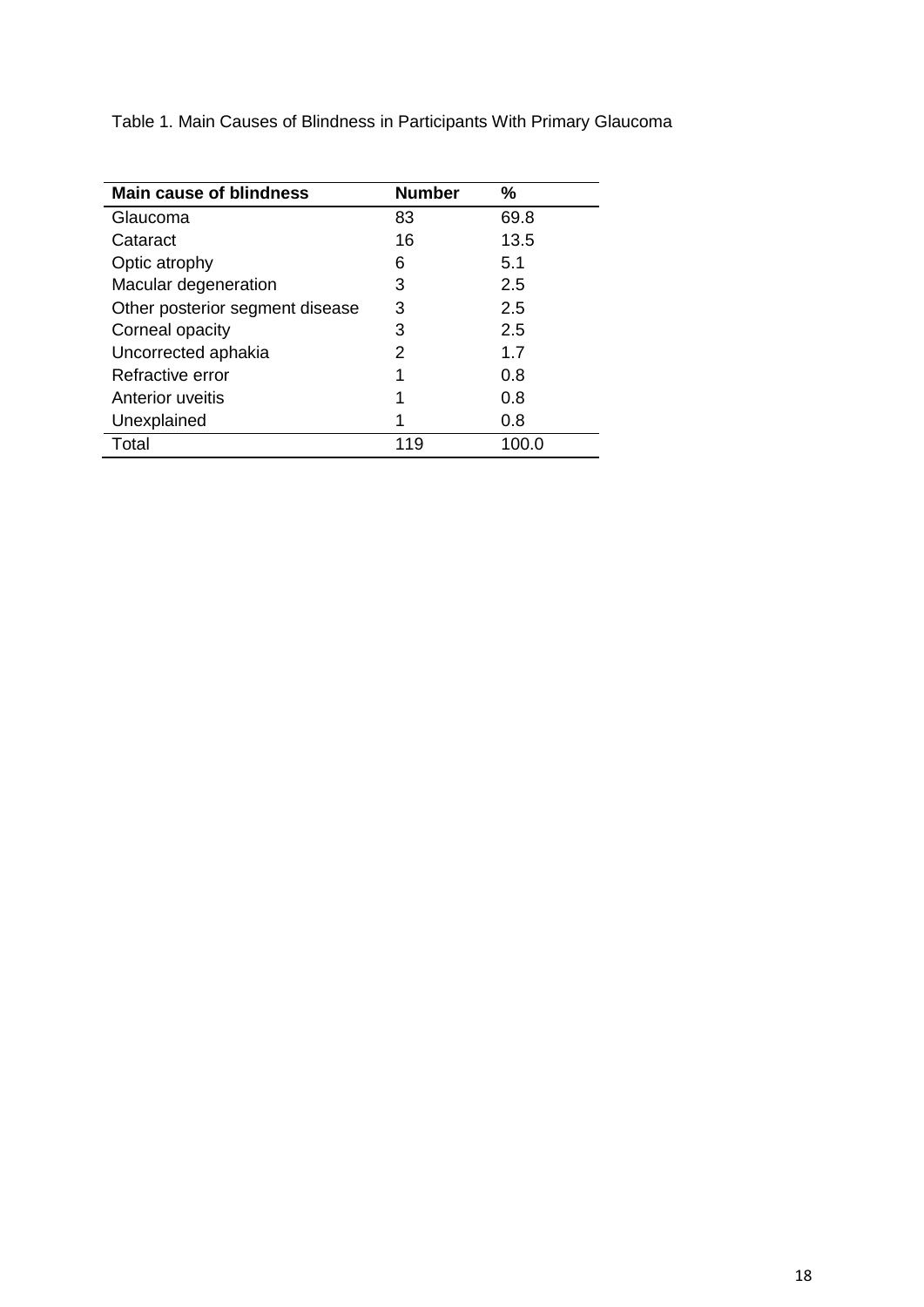| Variable                         |                      | Not blind n (%)         | Blind $n$ (%) |
|----------------------------------|----------------------|-------------------------|---------------|
|                                  |                      | 510 (81.1%)             | 119 (18.9%)   |
| Socio-demographic factors        |                      |                         |               |
| Age group (years)                | $40 - 49$            | 78 (15.3)               | 11(9.2)       |
|                                  | $50 - 59$            | 105(20.6)               | 14 (11.8)     |
|                                  | $60 - 69$            | 133(26.1)               | 29 (24.4)     |
|                                  | $70 - 79$            | 125 (24.5)              | 37(31.1)      |
|                                  | $80+$                | 69 (13.5)               | 28 (23.5)     |
|                                  | Mean <sup>+</sup> SD | $63.4 + 13.0$           | $68.5 + 13.3$ |
| Sex                              | Female               | 268 (52.5)              | 43 (36.1)     |
|                                  | Male                 | 242 (47.5)              | 76 (63.9)     |
| Ethnic group                     | Yoruba               | 132 (26.1)              | 15 (12.6)     |
|                                  | Igbo                 | 112(22.1)               | 30(25.2)      |
|                                  | Hausa                | 86 (17.0)               | 24 (20.2)     |
|                                  | Fulani               | 16(3.2)                 | 10(8.4)       |
|                                  | Kanuri               | 12(2.4)                 | 4(3.3)        |
|                                  | ljaw                 | 10(1.9)                 | 5(4.2)        |
|                                  | Ibibio               | 9(1.8)                  | 2(1.7)        |
|                                  | <b>Nupe</b>          | 8(1.6)                  | 2(1.7)        |
|                                  | Tiv                  | 8(1.6)                  | 3(2.5)        |
|                                  | Urhobo               | 7(1.4)                  | 0(0.0)        |
|                                  | Others               | 106 (20.9)              | 24 (20.2)     |
| <b>Marital status</b>            | Married              | 355 (69.6)              | 76 (63.9)     |
|                                  | Unmarried            | 155 (30.4)              | 43 (36.1)     |
| Literacy                         | Literate             | $\overline{182}$ (35.7) | 41 (34.5)     |
|                                  | Non-literate         | 328 (64.3)              | 78 (65.5)     |
| Socio-economic status            | Affluent             | 138 (27.1)              | 17 (14.3)     |
|                                  | Medium               | 192 (37.6)              | 20 (16.8)     |
|                                  | Deprived             | 180 (35.3)              | 82 (68.9)     |
| Place of residence               | Urban                | 116 (22.7)              | 30(25.2)      |
|                                  | Rural                | 394 (77.3)              | 89 (74.8)     |
| Geo-political zone               | South south          | 85 (16.7)               | 15 (12.6)     |
|                                  | North east           | 39(7.6)                 | 15 (12.6)     |
|                                  | South west           | 129 (25.3)              | 18 (15.1)     |
|                                  | North central        | 70 (13.7)               | 19 (16.0)     |
|                                  | South east           | 103 (20.2)              | 24 (20.2)     |
|                                  | North west           | 84 (16.5)               | 28 (23.5)     |
| History of glaucoma <sup>a</sup> | Not known glaucoma   | 490 (96.1)              | 101 (84.9)    |
|                                  | Known glaucoma       | 20(3.9)                 | 18 (15.1)     |
| <b>Biophysical factors</b>       |                      |                         |               |
| Blood pressure (mmHg)            | Normal               | 374 (73.6)              | 65 (55.6)     |
| $<$ 140/90                       |                      |                         |               |
|                                  | Hypertension         | 134 (26.4)              | 52 (44.4)     |
| $\geq$ 140/90                    |                      |                         |               |

Table 2. Distribution Of Glaucoma Participants With and Without Blindness By Socio-Demographic And Biophysical Factors (Total =629)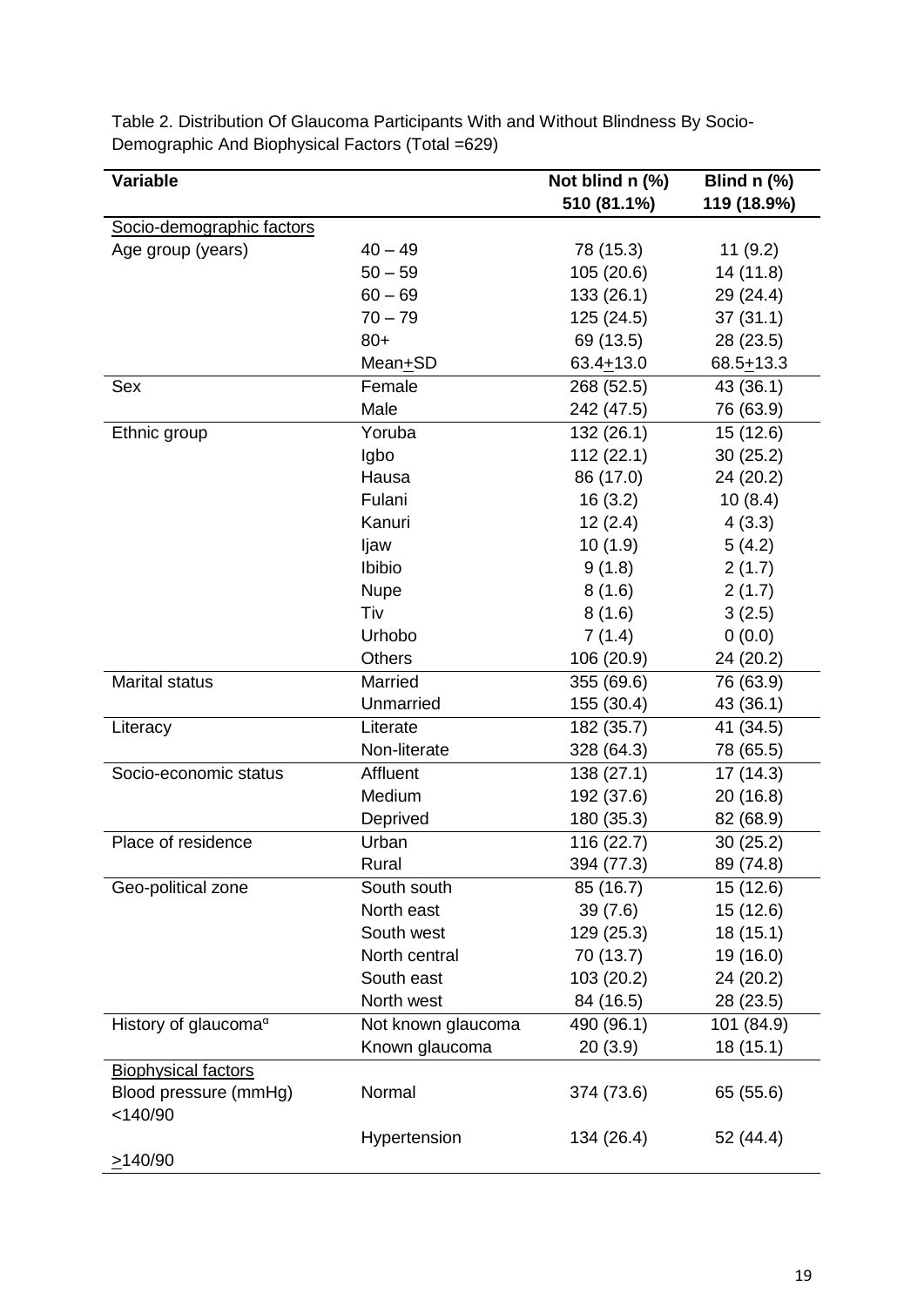| Random blood glucose                 | Normal          | 84 (96.5)  | 21 (95.5)  |
|--------------------------------------|-----------------|------------|------------|
| < 11.1                               |                 |            |            |
| (mmol/L)                             | <b>Diabetes</b> | 3(3.5)     | 1(4.5)     |
| >11.1                                |                 |            |            |
| Body mass index (kg/m <sup>2</sup> ) | Normal          | 303 (60.5) | 71 (61.2)  |
| 18.5-24.9                            |                 |            |            |
|                                      | Underweight     | 76 (15.2)  | 21(18.1)   |
| < 18.5                               |                 |            |            |
|                                      | Overweight      | 81(16.1)   | 21(18.1)   |
| 25.0-29.9                            |                 |            |            |
|                                      | Obese           | 41(8.2)    | 3(2.6)     |
| >30.0                                |                 |            |            |
| Glaucoma surgery                     | Trabeculectomy  | 12(2.4)    | 7(5.9)     |
|                                      | No surgery      | 498 (97.6) | 112 (94.1) |
| Type of glaucoma                     | <b>OAG</b>      | 360 (91.8) | 102 (91.9) |
|                                      | <b>ACG</b>      | 32(8.2)    | 9(8.1)     |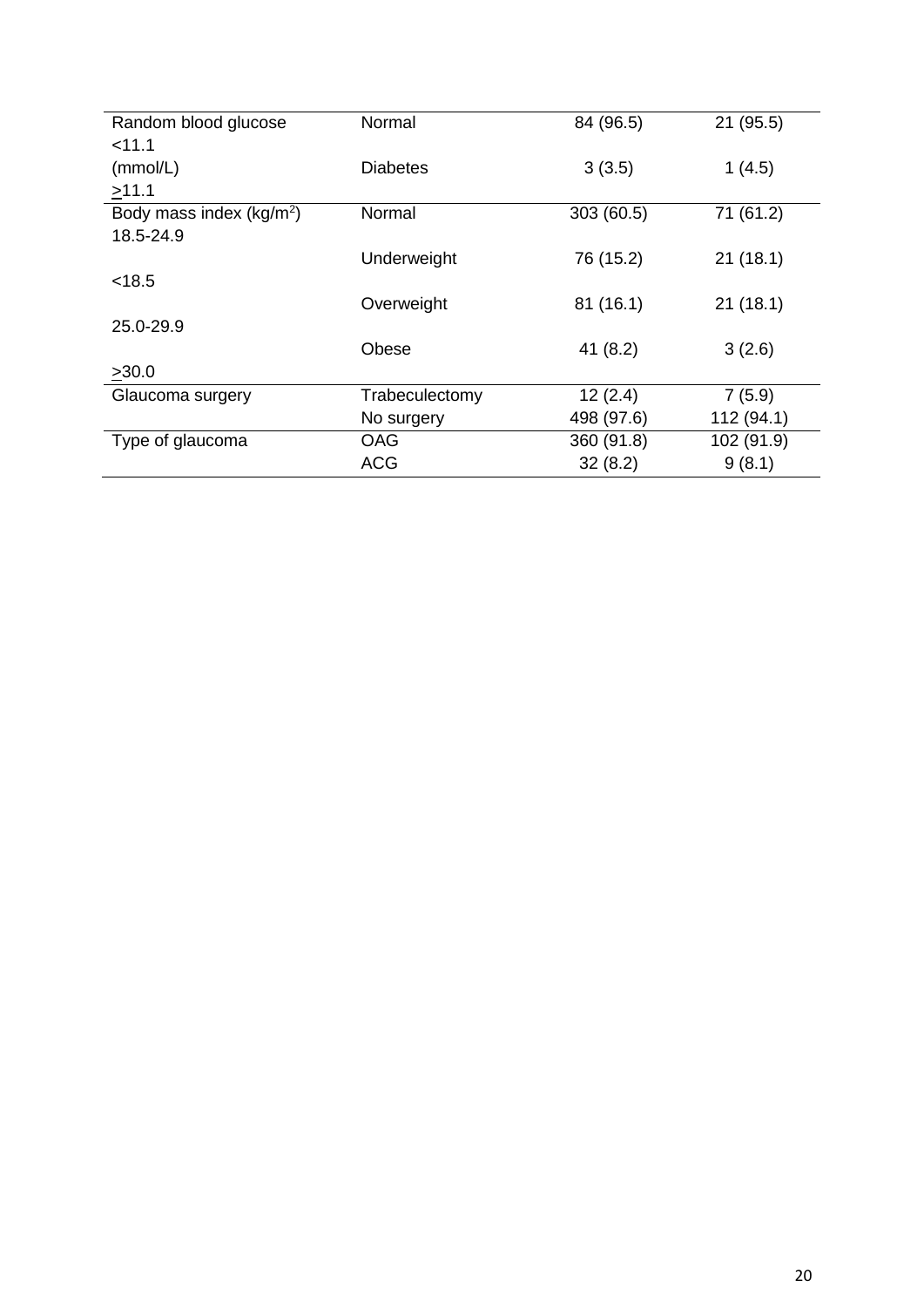| [95%CI]<br><b>VIF</b><br>95%CI<br>Odds<br>p-value<br>Odds<br>95%CI<br>p-<br>value<br>Ratio<br>Ratio<br><b>Blind persons</b><br>119 (18.9)[15.9-<br>$22.4$ ]<br>1.46<br>(Min 40)<br>1.00<br>1.00<br>Age (years)<br>1.03<br>0.99<br>0.48<br>$1.01 -$<br>< 0.001<br>$0.96 - 1.02$<br>Increasing age<br>1.05<br>Sex<br>1.95<br>Female<br>43(13.8)<br>1.00<br>1.00<br>Reference<br>Referenc<br>е<br>76 (23.9)<br>1.96<br>$1.30 -$<br>0.001<br>1.73-12.16<br>0.002<br><b>Male</b><br>4.59<br>2.96<br>15(10.2)<br>Reference<br>1.06<br>Yoruba<br>1.00<br>Referenc<br>1.00<br>Ethnic group<br>e<br>30(21.1)<br>2.36<br>$1.21 -$<br>0.01<br>1.03-7.57<br>Igbo<br>2.79<br>0.04<br>4.60<br>$1.22 -$<br>0.01<br>24 (21.8)<br>2.46<br>2.69<br>$0.89 - 8.14$<br>0.08<br>Hausa<br>4.95 |        | $n$ (%)<br><b>Univariate analysis</b> |      |          | <b>Multivariate analysis</b> |      |            |         |  |
|-------------------------------------------------------------------------------------------------------------------------------------------------------------------------------------------------------------------------------------------------------------------------------------------------------------------------------------------------------------------------------------------------------------------------------------------------------------------------------------------------------------------------------------------------------------------------------------------------------------------------------------------------------------------------------------------------------------------------------------------------------------------------|--------|---------------------------------------|------|----------|------------------------------|------|------------|---------|--|
|                                                                                                                                                                                                                                                                                                                                                                                                                                                                                                                                                                                                                                                                                                                                                                         |        |                                       |      |          |                              |      |            |         |  |
|                                                                                                                                                                                                                                                                                                                                                                                                                                                                                                                                                                                                                                                                                                                                                                         |        |                                       |      |          |                              |      |            |         |  |
|                                                                                                                                                                                                                                                                                                                                                                                                                                                                                                                                                                                                                                                                                                                                                                         |        |                                       |      |          |                              |      |            |         |  |
|                                                                                                                                                                                                                                                                                                                                                                                                                                                                                                                                                                                                                                                                                                                                                                         |        |                                       |      |          |                              |      |            |         |  |
|                                                                                                                                                                                                                                                                                                                                                                                                                                                                                                                                                                                                                                                                                                                                                                         |        |                                       |      |          |                              |      |            |         |  |
|                                                                                                                                                                                                                                                                                                                                                                                                                                                                                                                                                                                                                                                                                                                                                                         |        |                                       |      |          |                              |      |            |         |  |
|                                                                                                                                                                                                                                                                                                                                                                                                                                                                                                                                                                                                                                                                                                                                                                         |        |                                       |      |          |                              |      |            |         |  |
|                                                                                                                                                                                                                                                                                                                                                                                                                                                                                                                                                                                                                                                                                                                                                                         |        |                                       |      |          |                              |      |            |         |  |
|                                                                                                                                                                                                                                                                                                                                                                                                                                                                                                                                                                                                                                                                                                                                                                         |        |                                       |      |          |                              |      |            |         |  |
|                                                                                                                                                                                                                                                                                                                                                                                                                                                                                                                                                                                                                                                                                                                                                                         |        |                                       |      |          |                              |      |            |         |  |
|                                                                                                                                                                                                                                                                                                                                                                                                                                                                                                                                                                                                                                                                                                                                                                         |        |                                       |      |          |                              |      |            |         |  |
|                                                                                                                                                                                                                                                                                                                                                                                                                                                                                                                                                                                                                                                                                                                                                                         |        |                                       |      |          |                              |      |            |         |  |
|                                                                                                                                                                                                                                                                                                                                                                                                                                                                                                                                                                                                                                                                                                                                                                         |        |                                       |      |          |                              |      |            |         |  |
|                                                                                                                                                                                                                                                                                                                                                                                                                                                                                                                                                                                                                                                                                                                                                                         |        |                                       |      |          |                              |      |            |         |  |
|                                                                                                                                                                                                                                                                                                                                                                                                                                                                                                                                                                                                                                                                                                                                                                         |        |                                       |      |          |                              |      |            |         |  |
|                                                                                                                                                                                                                                                                                                                                                                                                                                                                                                                                                                                                                                                                                                                                                                         |        |                                       |      |          |                              |      |            |         |  |
|                                                                                                                                                                                                                                                                                                                                                                                                                                                                                                                                                                                                                                                                                                                                                                         |        |                                       |      |          |                              |      |            |         |  |
|                                                                                                                                                                                                                                                                                                                                                                                                                                                                                                                                                                                                                                                                                                                                                                         | Fulani | 10(38.5)                              | 5.50 | $2.12 -$ | < 0.001                      | 9.75 | 2.91-32.67 | < 0.001 |  |
| 14.28                                                                                                                                                                                                                                                                                                                                                                                                                                                                                                                                                                                                                                                                                                                                                                   |        |                                       |      |          |                              |      |            |         |  |
| Kanuri<br>0.09<br>0.62-13.00<br>4(25.0)<br>2.93<br>$0.84 -$<br>2.83<br>0.18                                                                                                                                                                                                                                                                                                                                                                                                                                                                                                                                                                                                                                                                                             |        |                                       |      |          |                              |      |            |         |  |
| 10.26                                                                                                                                                                                                                                                                                                                                                                                                                                                                                                                                                                                                                                                                                                                                                                   |        |                                       |      |          |                              |      |            |         |  |
| $1.33 -$<br>5(33.3)<br>4.40<br>0.02<br>15.02<br>$1.17 -$<br>0.04<br>ljaw                                                                                                                                                                                                                                                                                                                                                                                                                                                                                                                                                                                                                                                                                                |        |                                       |      |          |                              |      |            |         |  |
| 14.61<br>193.69                                                                                                                                                                                                                                                                                                                                                                                                                                                                                                                                                                                                                                                                                                                                                         |        |                                       |      |          |                              |      |            |         |  |
| Ibibio<br>1.96<br>$0.39 -$<br>0.42<br>0.29-20.36<br>2(18.2)<br>2.43<br>0.41                                                                                                                                                                                                                                                                                                                                                                                                                                                                                                                                                                                                                                                                                             |        |                                       |      |          |                              |      |            |         |  |
| 9.92                                                                                                                                                                                                                                                                                                                                                                                                                                                                                                                                                                                                                                                                                                                                                                    |        |                                       |      |          |                              |      |            |         |  |
| 2(20.0)<br>$0.43 -$<br>0.35<br>$0.41 - 25.02$<br>0.26<br><b>Nupe</b><br>2.20<br>3.22                                                                                                                                                                                                                                                                                                                                                                                                                                                                                                                                                                                                                                                                                    |        |                                       |      |          |                              |      |            |         |  |
| 11.34                                                                                                                                                                                                                                                                                                                                                                                                                                                                                                                                                                                                                                                                                                                                                                   |        |                                       |      |          |                              |      |            |         |  |
| 0.10<br>Tiv<br>3(27.3)<br>3.30<br>$0.79 -$<br>7.92<br>1.65-37.99<br>0.01                                                                                                                                                                                                                                                                                                                                                                                                                                                                                                                                                                                                                                                                                                |        |                                       |      |          |                              |      |            |         |  |
| 13.81                                                                                                                                                                                                                                                                                                                                                                                                                                                                                                                                                                                                                                                                                                                                                                   |        |                                       |      |          |                              |      |            |         |  |
| Others<br>1.99<br>0.52<br>0.01<br>24 (18.5)<br>$1.00 -$<br>4.01<br>1.41-11.43                                                                                                                                                                                                                                                                                                                                                                                                                                                                                                                                                                                                                                                                                           |        |                                       |      |          |                              |      |            |         |  |
| 3.99                                                                                                                                                                                                                                                                                                                                                                                                                                                                                                                                                                                                                                                                                                                                                                    |        |                                       |      |          |                              |      |            |         |  |

Table 3a). Univariate and Multivariate Analysis of Risk Factors for Blindness Among Participants With Glaucoma: Socio-Demographic Factors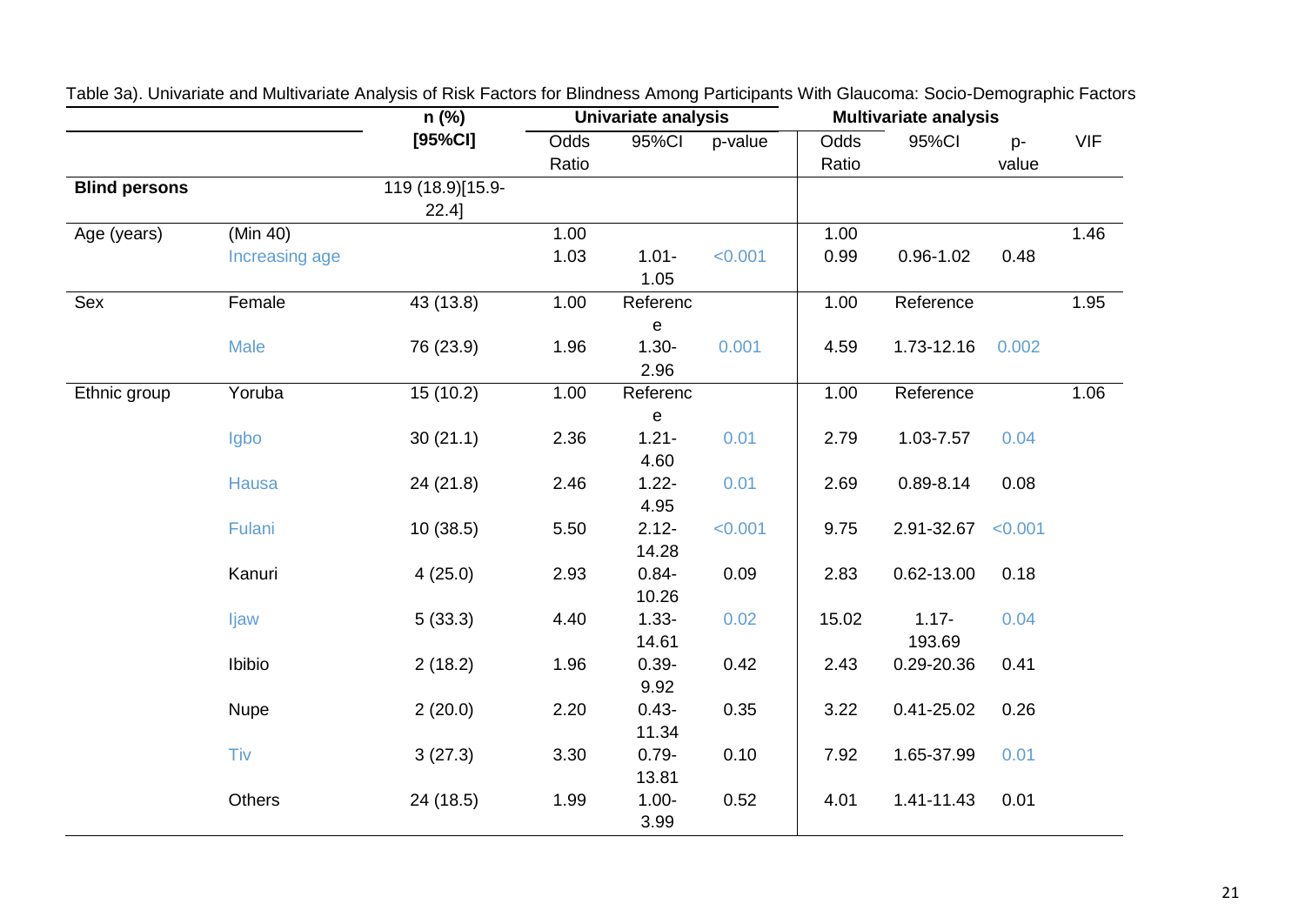| <b>Marital status</b> | Married          | 76 (17.6) | 1.00 | Referenc                        |         | 1.00 | Reference     |       | 1.57 |
|-----------------------|------------------|-----------|------|---------------------------------|---------|------|---------------|-------|------|
|                       | <b>Unmarried</b> | 43 (21.7) | 1.30 | $\mathbf e$<br>$0.85 -$<br>1.97 | 0.23    | 2.50 | 1.03-6.07     | 0.04  |      |
| Literacy              | Literate         | 41 (18.4) | 1.00 | Referenc                        |         | 1.00 | Reference     |       | 1.43 |
|                       |                  |           |      | $\mathbf e$                     |         |      |               |       |      |
|                       | Non-literate     | 78 (19.2) | 1.06 | $0.69 -$                        | 0.80    | 1.03 | $0.49 - 2.19$ | 0.08  |      |
|                       |                  |           |      | 1.61                            |         |      |               |       |      |
| Socioeconomic         | Affluent         | 17 (11.0) | 1.00 | Referenc                        |         | 1.00 | Reference     |       | 1.20 |
| <b>Status</b>         | Medium           | 20(9.4)   | 0.85 | $\mathbf e$<br>$0.43 -$         | 0.63    | 0.50 | $0.17 - 1.49$ | 0.21  |      |
|                       |                  |           |      | 1.67                            |         |      |               |       |      |
|                       | <b>Deprived</b>  | 82 (31.3) | 3.70 | $2.10 -$                        | < 0.001 | 3.57 | 1.46-8.72     | 0.005 |      |
|                       |                  |           |      | 6.53                            |         |      |               |       |      |
| Residence             | Urban            | 30(20.6)  | 1.00 | Referenc                        |         | 1.00 | Reference     |       | 1.08 |
|                       |                  |           |      | $\mathbf e$                     |         |      |               |       |      |
|                       | Rural            | 89 (18.4) | 0.87 | $0.55 -$                        | 0.57    | 1.48 | 0.65-3.37     | 0.36  |      |
|                       |                  |           |      | 1.39                            |         |      |               |       |      |
| Geopolitical zone     | North-east       | 15(27.8)  | 2.18 | $0.97 -$                        | 0.06    | 2.18 | 0.59-7.97     | 0.24  |      |
|                       |                  |           |      | 4.90                            |         |      |               |       |      |
|                       | North-west       | 28 (25.0) | 1.89 | $0.94 -$<br>3.79                | 0.07    | 1.60 | 0.53-4.86     | 0.40  |      |
|                       | North-central    | 19(21.4)  | 1.54 | $0.73 -$                        | 0.26    | 1.07 | 0.38-3.01     | 0.90  |      |
|                       |                  |           |      | 3.25                            |         |      |               |       |      |
|                       | South-south      | 15(15.0)  |      | Referenc                        |         | 1.0  | Reference     |       |      |
|                       |                  |           |      | $\mathbf e$                     |         |      |               |       |      |
|                       | South-east       | 24 (18.9) | 1.32 | $0.65 -$                        | 0.44    | 0.87 | $0.30 - 2.56$ | 0.80  |      |
|                       |                  |           |      | 2.68                            |         |      |               |       |      |
|                       | South-west       | 18 (12.2) | 0.79 | $0.38 -$                        | 0.53    | 0.54 | $0.17 - 1.67$ | 0.28  |      |
|                       |                  |           |      | 1.66                            |         |      |               |       |      |
| History of            | Not known        | 101(17.1) | 1.00 | Referenc                        |         | 1.00 |               |       | 1.32 |
| glaucoma              |                  |           |      | e                               |         |      |               |       |      |
|                       | <b>Known</b>     | 18 (47.4) | 4.37 | $2.23 -$                        | < 0.001 | 5.89 | 1.79-19.40    | 0.004 |      |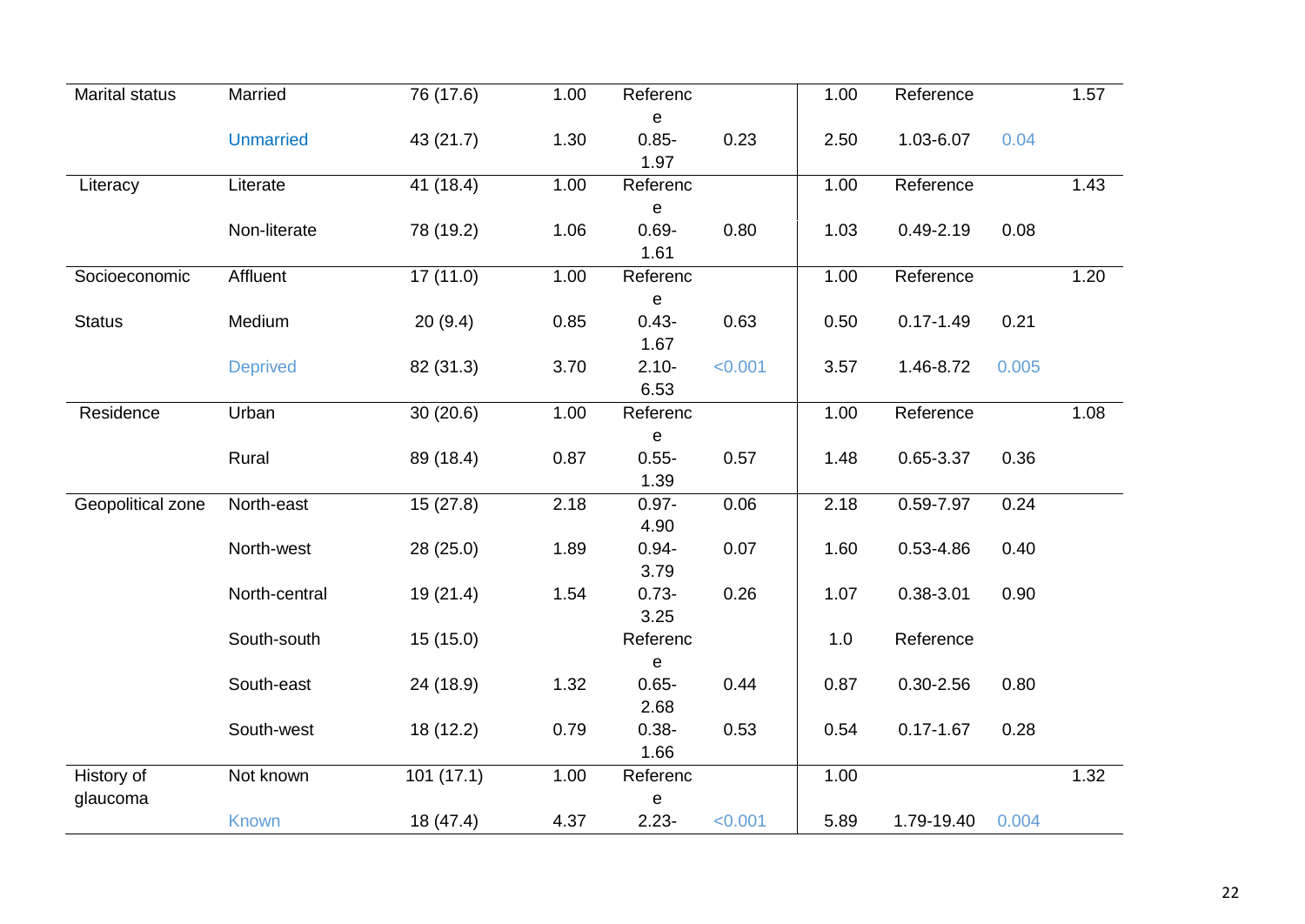# glaucoma 8.55  $VIF = variance$  inflation factor for covariates in the main multiple logistic regression model; mean  $VIF = 1.28$

|                         |                     | $n$ (%)   | <b>Univariate analysis</b> |               |        | <b>Multivariate analysis</b> |               |       |            |
|-------------------------|---------------------|-----------|----------------------------|---------------|--------|------------------------------|---------------|-------|------------|
|                         |                     | [95%CI]   | Odds                       | 95%CI         | $p-$   | Odds                         | 95%CI         | $p-$  | <b>VIF</b> |
|                         |                     |           | Ratio                      |               | value  | Ratio                        |               | value |            |
| Hypertension            |                     |           |                            |               |        |                              |               |       |            |
| mmHg                    |                     |           |                            |               |        |                              |               |       |            |
| $<$ 140/90              | Normal              | 65 (14.8) | 1.00                       | Reference     |        | N <sub>1</sub>               |               |       |            |
| $\geq$ 140/90           | <b>Hypertension</b> | 52(28.0)  | 2.23                       | 1.47-3.38     | < 0.00 |                              |               |       |            |
|                         |                     |           |                            |               | 1      |                              |               |       |            |
| Blood pressure          | (severity)          |           |                            |               |        |                              |               |       |            |
| mmHg                    |                     |           |                            |               |        |                              |               |       |            |
| $<$ 140/90              | Normal              | 65 (14.8) | 1.00                       | Reference     |        | 1.00                         |               |       | 1.03       |
| $>140/90 - 160/100$     | stage 1 mild        | 24 (25.0) | 1.92                       | 1.13-3.27     | 0.02   | 2.29                         | 1.02-5.14     | 0.04  |            |
| $\geq$ 160/90 - 180/110 | stage 2             | 15(27.8)  | 2.21                       | 1.15-4.25     | 0.02   | 1.59                         | 0.64-3.93     | 0.32  |            |
|                         | moderate            |           |                            |               |        |                              |               |       |            |
| $\geq$ 180/100          | stage 3 severe      | 13(36.1)  | 3.25                       | 1.57-6.75     | 0.002  | 3.53                         | 1.25-9.98     | 0.02  |            |
| Random blood            | mmol/L              |           |                            |               |        |                              |               |       |            |
| glucose                 |                     |           |                            |               |        |                              |               |       |            |
| < 11.1                  | Normal              | 21(20.0)  | 1.00                       | Reference     |        | N <sub>l</sub>               |               |       |            |
| $\geq 11.1$             | <b>Diabetes</b>     | 1(25.0)   | 1.33                       | 0.13-13.62    | 0.81   |                              |               |       |            |
| Body mass index         | (Categories)        |           |                            |               |        |                              |               |       |            |
| kg/m <sup>2</sup>       |                     |           |                            |               |        |                              |               |       |            |
| 18.5-24.9               | Normal              | 71 (19.0) | 1.00                       | Reference     |        | 1.00                         |               |       | 1.08       |
| < 18.5                  | Underweight         | 21(21.7)  | 1.18                       | 0.68-2.04     | 0.56   | 0.73                         | $0.34 - 1.54$ | 0.40  |            |
| 25.0-29.9               | Overweight          | 21(20.6)  | 1.11                       | $0.64 - 1.91$ | 0.72   | 0.90                         | $0.40 - 2.01$ | 0.80  |            |
| $\geq 30.0$             | Obese               | 3(6.8)    | 0.31                       | $0.09 - 1.04$ | 0.06   | 0.49                         | $0.09 - 2.62$ | 0.41  |            |

Table 3b). Univariate and multivariate analysis of risk factors for blindness amongst participants with glaucoma: Biophysical factors

NI = not included in multivariable models.

Table 3c). Univariate and multivariate analysis of risk factors for blindness amongst participants with glaucoma: Ocular factors

| በ (%)                   |      | analysis<br>Jnivariate | . .<br>ıltıvarıate<br>MU |       |  |            |
|-------------------------|------|------------------------|--------------------------|-------|--|------------|
| <b>TQ5%CI1</b><br>احاه7 | Jdds | 95%CI                  | Odds                     | 95%Cl |  | <b>VIF</b> |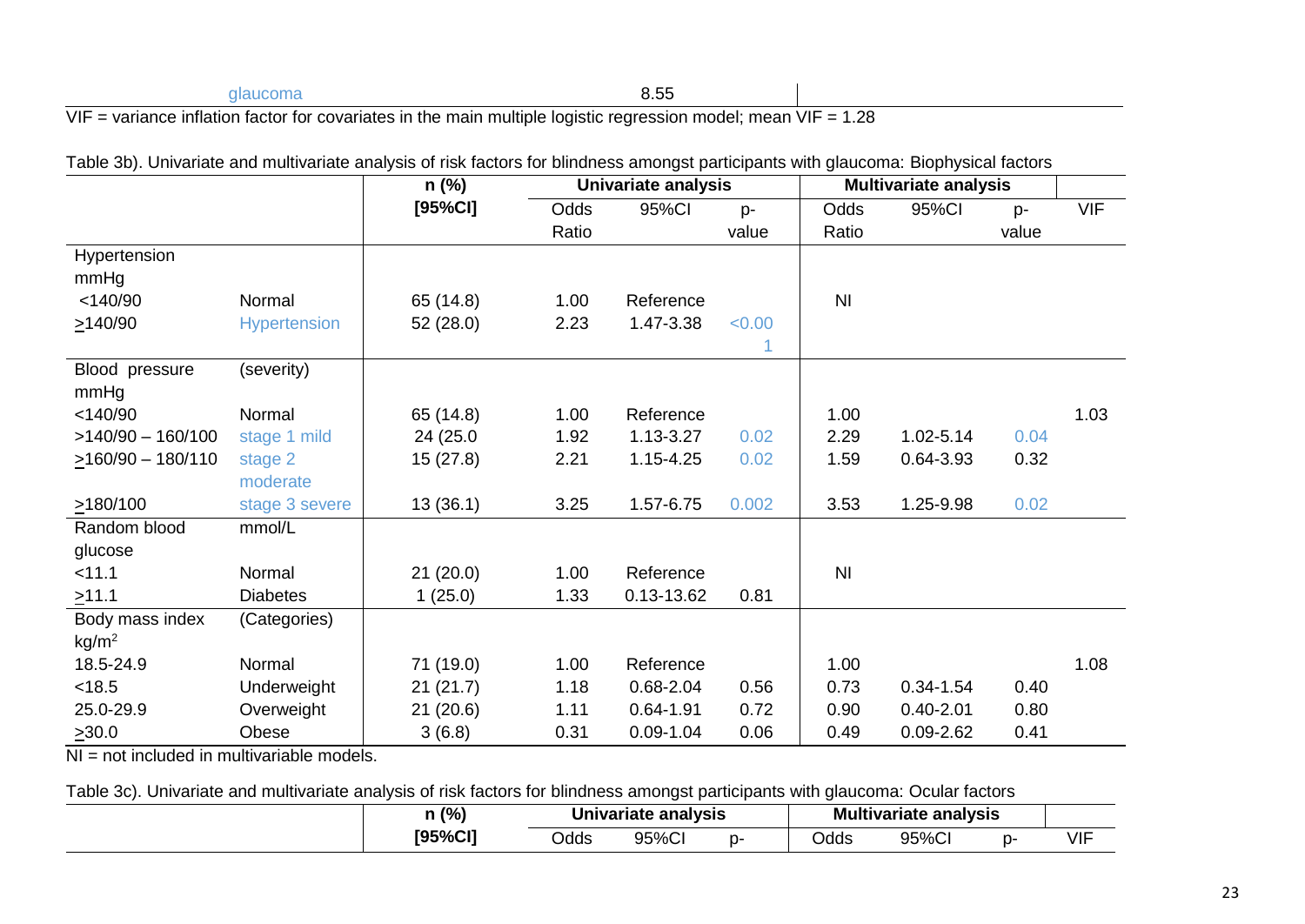|                   |                |                | Ratio |          | value  | Ratio |               | value   |      |
|-------------------|----------------|----------------|-------|----------|--------|-------|---------------|---------|------|
| Axial length (mm) | (Min 18)       | -              | 1.00  |          |        | 1.00  |               |         | 1.19 |
|                   | (Max 30)       |                | 1.15  | $0.92 -$ | 0.22   | 0.79  | $0.56 - 1.11$ | 0.18    |      |
|                   |                |                |       | 1.43     |        |       |               |         |      |
| IOP (mmHg)        | (Min 5)        |                | 1.00  |          |        | 1.00  |               |         | 1.09 |
| (higher)          | (Max 50)       |                | 1.06  | $1.04 -$ | < 0.00 | 1.07  | 1.04-1.09     | < 0.001 |      |
|                   |                |                |       | 1.08     | 1      |       |               |         |      |
| MOPP (mmHg)       | (Min 6)        | $\blacksquare$ | 1.00  |          |        | 1.00  |               |         |      |
|                   | (Max 115)      |                | 0.99  | $0.97 -$ | 0.10   | 0.99  | $0.97 - 1.00$ | 0.14    |      |
|                   |                |                |       | 1.00     |        |       |               |         |      |
| Lens opacity      | Clear lens     | 31(9.9)        | 1.00  |          |        | 1.00  |               |         | 1.22 |
|                   | Lens opacity   | 88 (27.9)      | 2.72  | $1.89 -$ | < 0.00 | 1.36  | $0.78 - 2.35$ | 0.28    |      |
|                   |                |                |       | 3.91     |        |       |               |         |      |
| Type of glaucoma  | <b>OAG</b>     | 102(22.1)      | 1.00  |          |        | 1.00  |               |         |      |
|                   | <b>ACG</b>     | 9(22.0)        | 1.38  | $0.69 -$ | 0.36   | 0.63  | $0.21 - 1.92$ | 0.42    |      |
|                   |                |                |       | 2.77     |        |       |               |         |      |
| Glaucoma          | No surgery     | 112 (18.4)     | 1.00  |          |        | 1.00  |               |         | 1.23 |
| surgery           |                |                |       |          |        |       |               |         |      |
|                   | Trabeculectomy | 7(36.8)        | 1.45  | $0.55 -$ | 0.44   | 0.41  | $0.09 - 1.83$ | 0.25    |      |
|                   |                |                |       | 3.96     |        |       |               |         |      |

IOP = intraocular pressure; MOPP = mean ocular perfusion pressure; OAG = open-angle glaucoma; ACG = angle-closure glaucoma.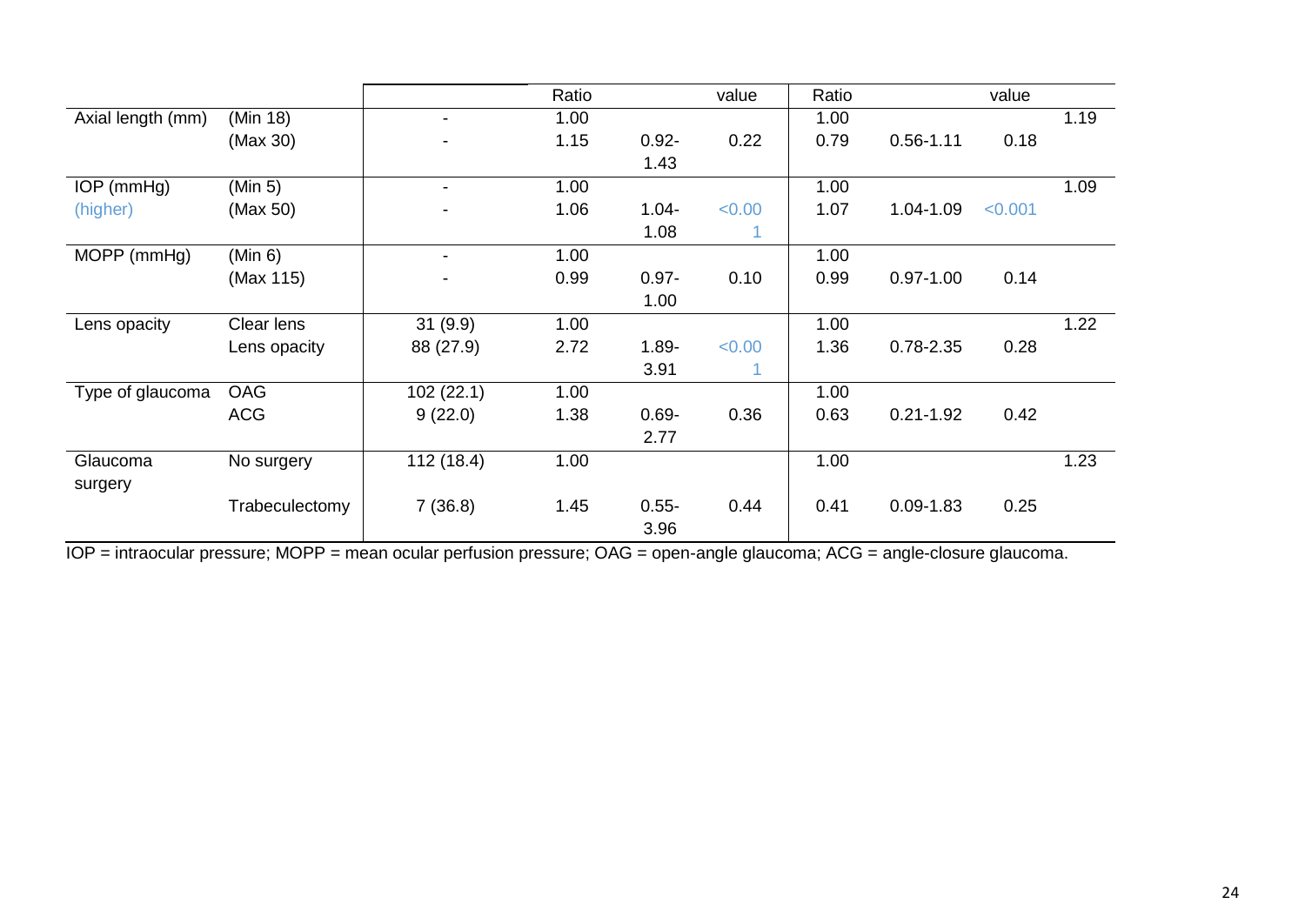|  | Table 4. Association of Ocular Factors with Glaucoma Blind Eyes |  |  |  |  |  |
|--|-----------------------------------------------------------------|--|--|--|--|--|
|--|-----------------------------------------------------------------|--|--|--|--|--|

|                                             |              |               |       |                     | For blind eyes |                           |                              |        |
|---------------------------------------------|--------------|---------------|-------|---------------------|----------------|---------------------------|------------------------------|--------|
|                                             |              |               |       | Univariate analysis |                |                           | <b>Multivariate analysis</b> |        |
|                                             |              |               | Odds  | 95%CI               | p-             | Odds                      | 95%Cl                        | p-     |
|                                             | Not blind    | <b>Blind</b>  | Ratio |                     | value          | Ratio                     |                              | value  |
| Eyes with glaucoma<br>$N = 890$ eyes (100%) | 567          | 323           |       |                     |                |                           |                              |        |
|                                             | (63.7%)      | (36.3%)       |       |                     |                |                           |                              |        |
| Ocular factors*                             |              |               |       |                     |                |                           |                              |        |
| Axial length (mm)                           | $22.68 + 0.$ | $22.89 + 1$ . |       |                     |                |                           |                              |        |
| Mean+SD                                     | 87           | 28            |       |                     |                |                           |                              |        |
| (Min 19.32)                                 | Min          | Min           | 1.00  |                     |                | Referenc                  |                              |        |
|                                             | 20.42        | 19.45         |       |                     |                | e                         |                              |        |
| (Max 29.92)                                 | Max          | Max           | 1.21  | $1.05 -$            | 0.01           | 1.03                      | $0.81 -$                     | 0.80   |
|                                             | 25.14        | 29.92         |       | 1.40                |                |                           | 1.32                         |        |
| IOP (mmHg) Mean+SD                          | $20 + 9$     | $28 + 13$     |       |                     |                |                           |                              |        |
| (Min 5)                                     |              |               | 1.00  |                     |                | Referenc                  |                              |        |
| (Max 50)                                    |              |               | 1.08  | $1.06 -$            | < 0.00         | $\mathbf e$<br>1.09       | $1.05 -$                     | < 0.00 |
|                                             |              |               |       | 1.09                | 1              |                           | 1.13                         | 1      |
| MOPP (mmHg)                                 | $50 + 15$    | $44 + 17$     |       |                     |                |                           |                              |        |
| Mean <sup>+</sup> SD                        |              |               |       |                     |                |                           |                              |        |
| (Min 6)                                     |              |               | 1.00  |                     |                | Referenc                  |                              |        |
|                                             |              |               |       |                     |                | $\mathbf e$               |                              |        |
| (Max 98)                                    |              |               | 0.98  | $1.06 -$            | < 0.00         | 1.00                      | $0.98 -$                     | 0.77   |
|                                             |              |               |       | 1.09                | 1              |                           | 1.04                         |        |
| Lens opacity                                |              |               |       |                     |                |                           |                              |        |
| Clear lens                                  | 358          | 117           | 1.00  |                     |                | Referenc                  |                              |        |
|                                             | (75.4)       | (24.6)        |       |                     |                | $\boldsymbol{\mathsf{e}}$ |                              |        |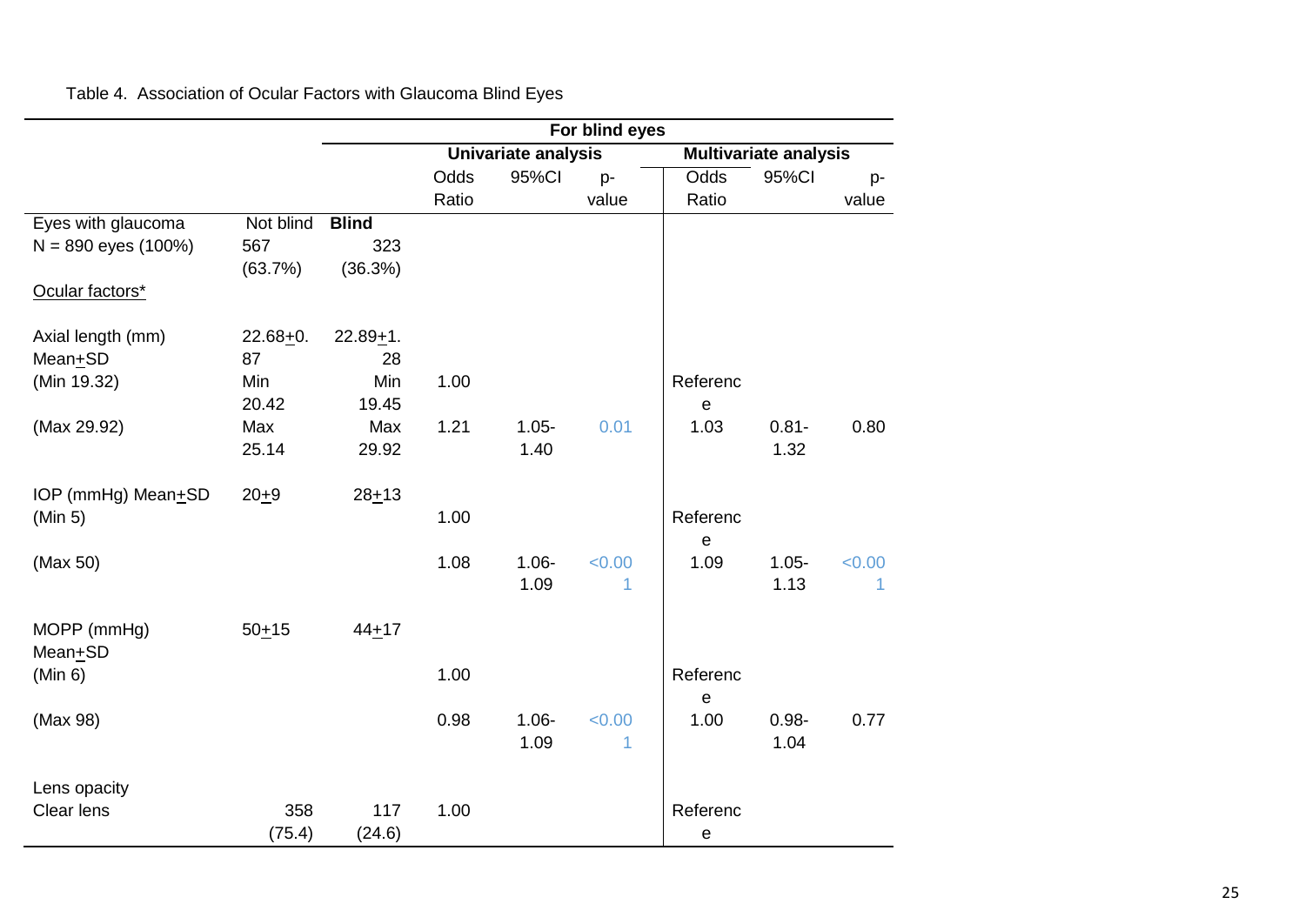| Lens opacity                                                                                                                             | 209       | 206       | 3.02 | $2.27 -$ | < 0.00 | 2.13     | $1.36 -$ | 0.001 |
|------------------------------------------------------------------------------------------------------------------------------------------|-----------|-----------|------|----------|--------|----------|----------|-------|
|                                                                                                                                          | (50.4)    | (49.6)    |      | 4.01     | 1      |          | 3.33     |       |
| Type of glaucoma <sup>@</sup>                                                                                                            |           |           |      |          |        |          |          |       |
| <b>OAG</b>                                                                                                                               | 423       | 259       | 1.00 |          |        | Referenc |          |       |
|                                                                                                                                          | (62.0)    | (38.0)    |      |          |        | e        |          |       |
| <b>ACG</b>                                                                                                                               | 24 (36.4) | 42 (63.6) | 2.86 | $1.69 -$ | < 0.00 | 1.25     | $0.59 -$ | 0.56  |
|                                                                                                                                          |           |           |      | 4.83     | 1      |          | 2.67     |       |
| Glaucoma surgery <sup>@</sup>                                                                                                            |           |           |      |          |        |          |          |       |
| No surgery                                                                                                                               | 553       | 310       | 1.00 |          |        | Referenc |          |       |
|                                                                                                                                          | (64.1)    | (35.9)    |      |          |        | e        |          |       |
| Trabeculectomy                                                                                                                           | 14 (51.9) | 13(48.2)  | 1.66 | $0.77 -$ | 0.20   | 0.71     | $0.20 -$ | 0.60  |
|                                                                                                                                          |           |           |      | 3.57     |        |          | 2.52     |       |
| $*$ gookeele odiusted for within person escrelation: $CD =$ stepderd deviation: $\overline{OD} =$ intressular preseurs: $\overline{MOD}$ |           |           |      |          |        |          |          |       |

\*analysis adjusted for within person correlation; SD = standard deviation; IOP = intraocular pressure; MOPP = mean ocular perfusion pressure;  $^{\circledast}$  = missing data excluded; OAG = open-angle glaucoma; ACG = angle-closure glaucoma.